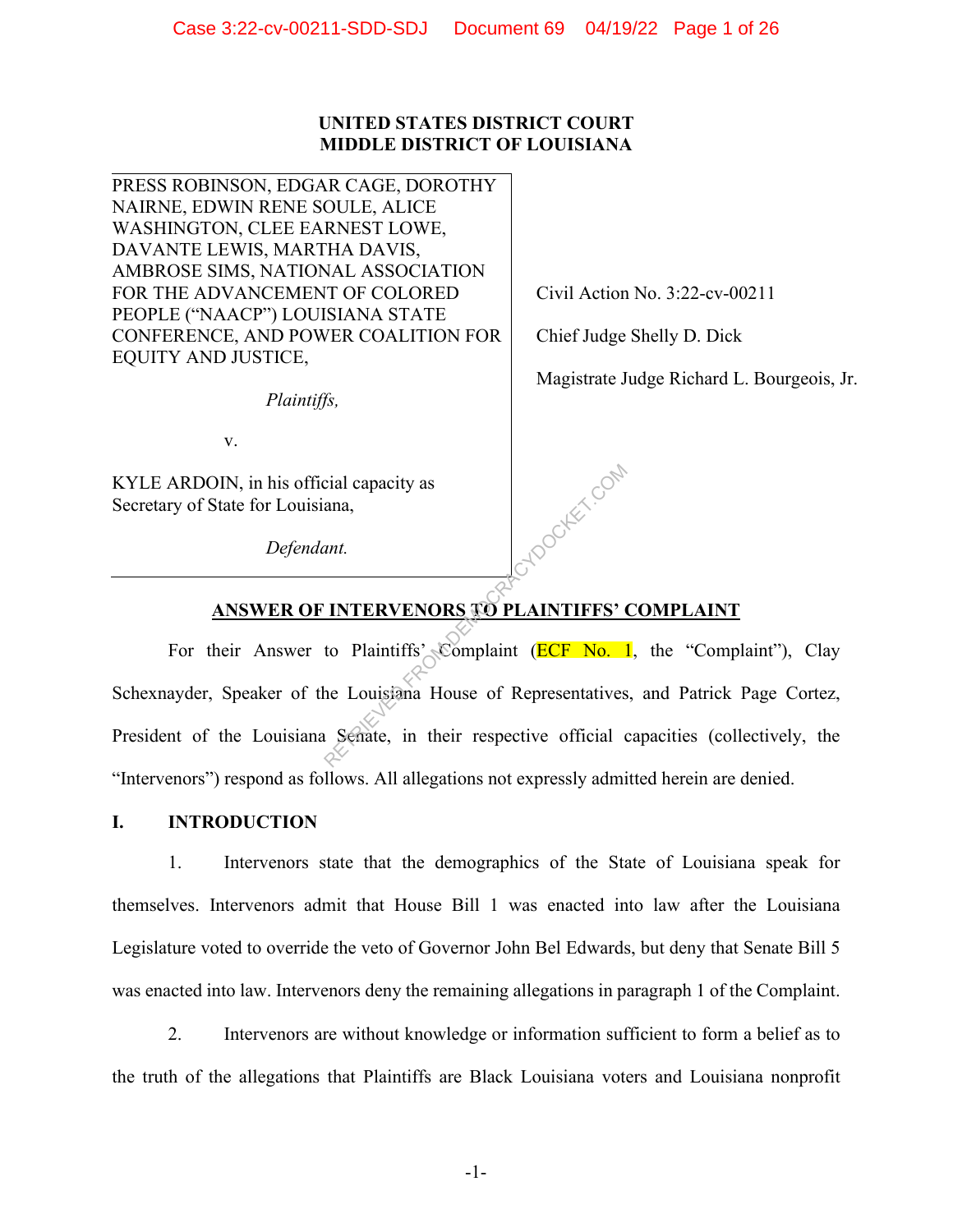## Case 3:22-cv-00211-SDD-SDJ Document 69 04/19/22 Page 2 of 26

organizations. Intervenors deny that Plaintiffs are entitled to any requested relief. Intervenors deny any remaining allegations in paragraph 2 of the Complaint.

3. Intervenors deny the allegations of paragraph 3 of the Complaint.

4. Intervenors deny the allegations in the first sentence of paragraph 4 of the Complaint. The allegations in the last sentence of paragraph 4 of the Complaint purport to characterize the demographics of the State of Louisiana and the congressional districts enacted by House Bill 1, which speak for themselves. The remaining allegations of paragraph 4 of the Complaint purport to characterize the demographics of vaguely defined "areas" of Louisiana, Intervenors are without knowledge of their precise meaning, and they therefore deny the same.

5. Intervenors deny the allegations in the first sentence of paragraph 5 of the Complaint. Intervenors are without knowledge or information sufficient to form a belief as to the truth of the remaining allegations in paragraph 5 of the Complaint, and, therefore, deny the same. wledge of their precise meaning, and they<br>deny the allegations in the first senter<br>without knowledge or information suffici<br>tions in paragraph 5 of the Complaint, ar<br>re without knowledge or information suffici<br>allegations

6. Intervenors are without knowledge or information sufficient to form a belief as to the truth of the allegations in paragraph 6 of the Complaint and, therefore, deny the same.

7. Intervenors deny the allegations in the first sentence of paragraph 7 of the Complaint. Intervenors are without knowledge or information sufficient to form a belief as to the truth of the remaining allegations in paragraph 7 of the Complaint and, therefore, deny the same.

8. Intervenors admit that the U.S. Department of Justice has previously objected to voting-related changes in Louisiana jurisdictions, and that those objections speak for themselves. Intervenors are without knowledge or information sufficient to form a belief as to the truth of the remaining allegations in paragraph 8 of the Complaint, and, therefore, deny the same.

9. Intervenors deny the allegations in the first sentence of paragraph 9 of the Complaint. Intervenors deny that "H.B. 5 and S.B. 1" were congressional redistricting plans passed

-2-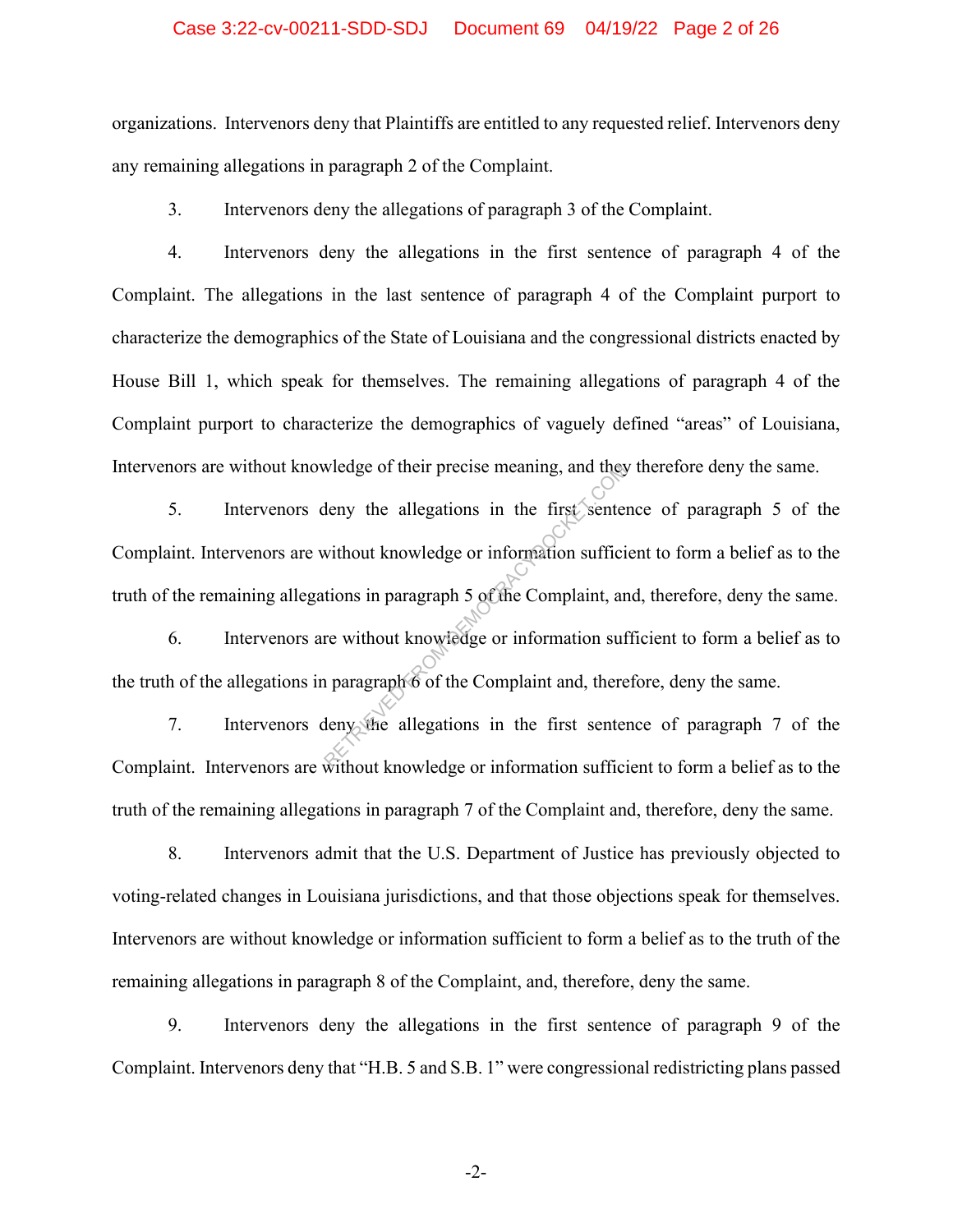## Case 3:22-cv-00211-SDD-SDJ Document 69 04/19/22 Page 3 of 26

by the Legislature. The remaining allegations in paragraph 9 of the Complaint purport to characterize submissions by members of the public and bills introduced by legislators, which speak for themselves. Intervenors deny any remaining allegations in paragraph 9 of the Complaint.

10. The allegations in the first and second sentences of paragraph 10 of the Complaint purport to quote from and characterize statements by Governor Edwards, which speak for themselves. Intervenors deny that the Legislature entered into a veto session on March 29, 2022. Intervenors admit that the Legislature voted to override the Governor's veto of House Bill 1. Intervenors deny any remaining allegations in paragraph 10 of the Complaint.

11. The first sentence of paragraph 11 of the Complaint contains only legal conclusions to which no response is required. To the extent that sentence is interpreted to contain any factual allegations, any such allegations are denied. Intervenors deny the remaining allegations in paragraph 11 of the Complaint. paragraph 11 of the Complaint. Priori and the Complaint contract of paragraph 11 of the Complaint contract of the extent that sentence as interpretentions are denied. Intervenors deny the sentity of the Middle District of Louisia if the same entitled to

## **II. JURISDICTION AND VENUE**

12. Intervenors admit that the Middle District of Louisiana has jurisdiction over this matter, but deny that Plaintiffs are entitled to any relief, and deny any remaining allegations in paragraph 12 of the Complaint.

13. Intervenors admit that the Middle District of Louisiana has jurisdiction over this matter, but deny that Plaintiffs are entitled to any relief, and deny any remaining allegations in paragraph 13 of the Complaint.

14. Intervenors admit the allegations in paragraph 14 of the Complaint.

## **III. PARTIES**

15. Intervenors are without knowledge or information sufficient to form a belief as to the truth of the allegations in paragraph 15 of the Complaint, and, therefore, deny the same.

-3-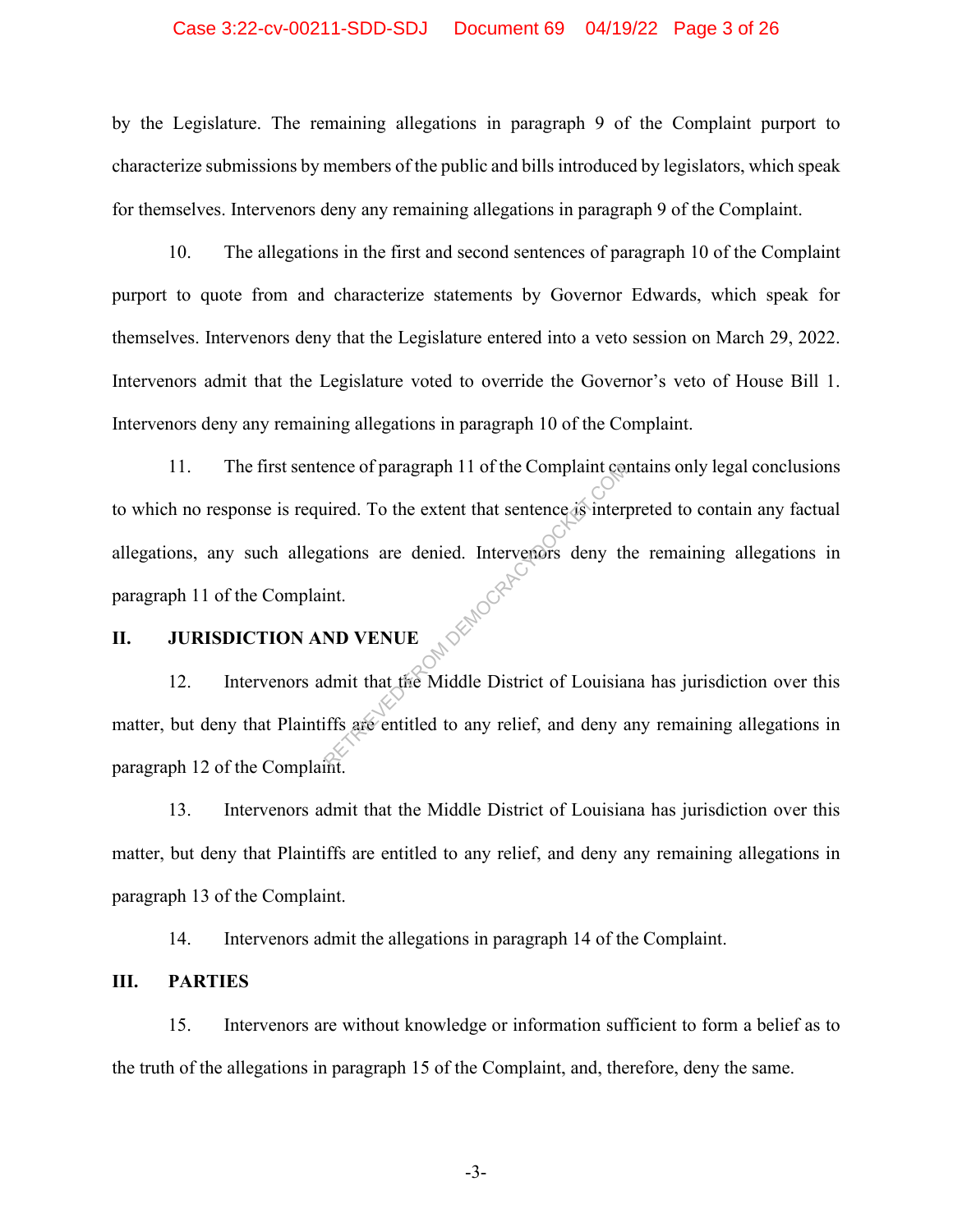## Case 3:22-cv-00211-SDD-SDJ Document 69 04/19/22 Page 4 of 26

16. Intervenors are without knowledge or information sufficient to form a belief as to the truth of the allegations in paragraph 16 of the Complaint, and, therefore, deny the same.

17. Intervenors are without knowledge or information sufficient to form a belief as to the truth of the allegations in the first and third sentences of paragraph 17 of the Complaint, and, therefore, deny the same. Intervenors deny the remaining allegations in paragraph 17 of the Complaint.

18. Intervenors deny the allegations in paragraph 18 of the Complaint.

19. Intervenors are without knowledge or information sufficient to form a belief as to the truth of the allegations in paragraph 19 of the Complaint, and, therefore, deny the same.

20. Intervenors deny the allegations in the last sentence of paragraph 20 of the Complaint. Intervenors are without knowledge or information sufficient to form a belief as to the truth of the remaining allegations in paragraph 20 of the Complaint, and, therefore, deny the same.

21. Intervenors deny the allegations in the fifth and sixth sentences of paragraph 21 of the Complaint. Intervenors are without knowledge or information sufficient to form a belief as to the truth of the remaining allegations in paragraph 21 of the Complaint, and, therefore, deny the same. The paragraph 19 of the Complaint, and, the<br>leny the allegations in the last senten<br>without knowledge or information suffici<br>tions in paragraph 20 of the Complaint, an<br>eny the allegations in the fifth and sixth s<br>are witho

22. Intervenors deny the allegations in the fourth and fifth sentences of paragraph 22 of the Complaint. Intervenors are without knowledge or information sufficient to form a belief as to the truth of the remaining allegations in paragraph 22 of the Complaint, and, therefore, deny the same.

23. Intervenors deny the allegations in the fifth and sixth sentences of paragraph 23 of the Complaint. Intervenors are without knowledge or information sufficient to form a belief as to

-4-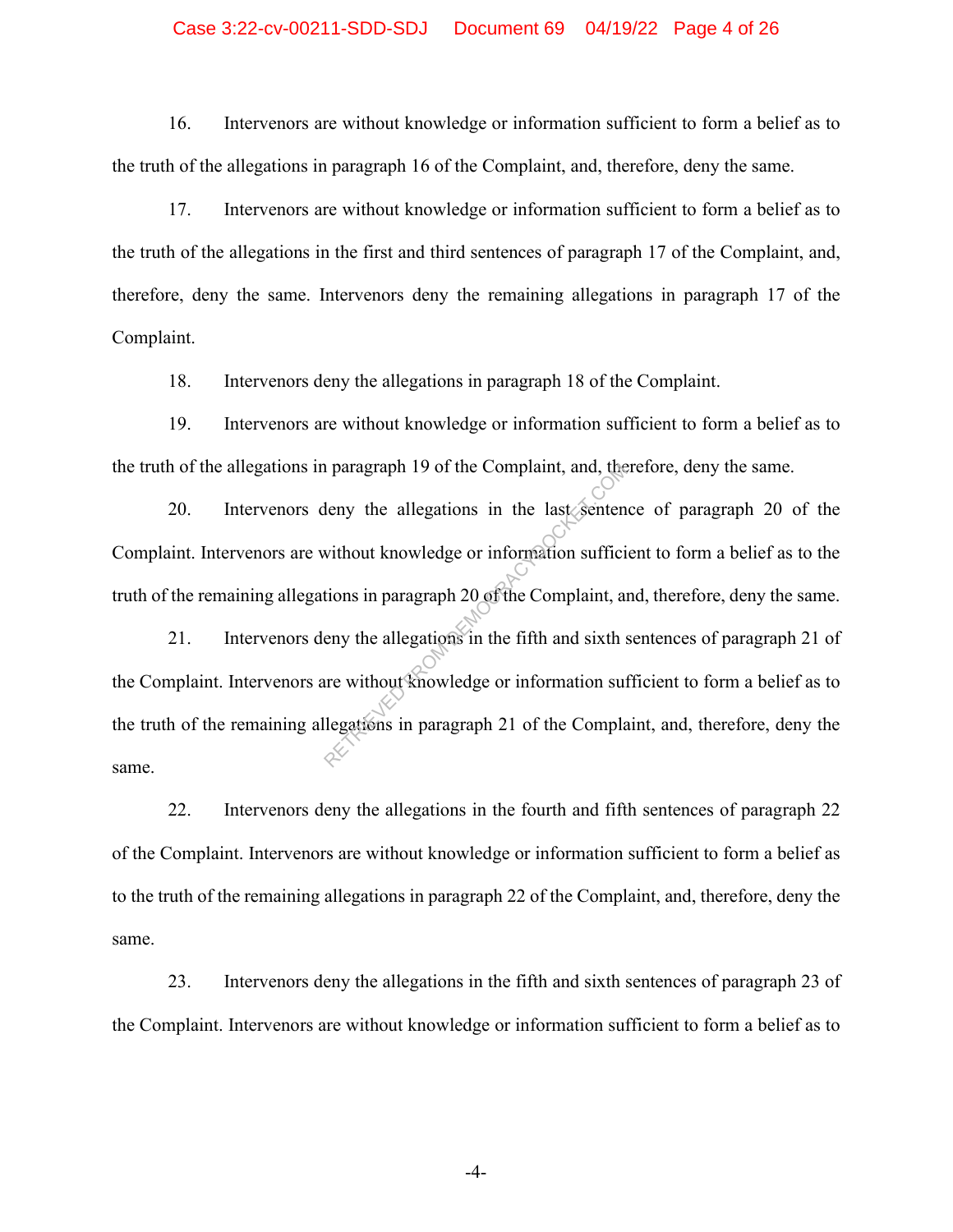## Case 3:22-cv-00211-SDD-SDJ Document 69 04/19/22 Page 5 of 26

the truth of the remaining allegations in paragraph 23 of the Complaint, and, therefore, deny the same.

24. Intervenors deny the allegations in the fifth, sixth, and seventh sentences of paragraph 24 of the Complaint. Intervenors are without knowledge or information sufficient to form a belief as to the truth of the remaining allegations in paragraph 24 of the Complaint, and, therefore, deny the same.

25. Intervenors deny the allegations in the fifth and sixth sentences of paragraph 25 of the Complaint. Intervenors are without knowledge or information sufficient to form a belief as to the truth of the remaining allegations in paragraph 25 of the Complaint, and, therefore, deny the same.

26. Intervenors deny the allegations in the fourth and fifth sentences of paragraph 26 of the Complaint. Intervenors are without knowledge or information sufficient to form a belief as to the truth of the remaining allegations in paragraph 26 of the Complaint, and, therefore, deny the same. Reporting the allegations in the fourth and fift<br>
report the allegations in the fourth and fift<br>
responses to the Complete of the Complete<br>
engage of the Complete allegations in the fourth and fift<br>
represented the substan

27. Intervenors deny the allegations in the fourth and fifth sentences of paragraph 27 of the Complaint. Intervenors are without knowledge or information sufficient to form a belief as to the truth of the remaining allegations in paragraph 27 of the Complaint, and, therefore, deny the same.

28. Intervenors deny the allegations in the fourth and fifth sentences of paragraph 28 of the Complaint. Intervenors are without knowledge or information sufficient to form a belief as to the truth of the remaining allegations in paragraph 28 of the Complaint, and, therefore, deny the same.

-5-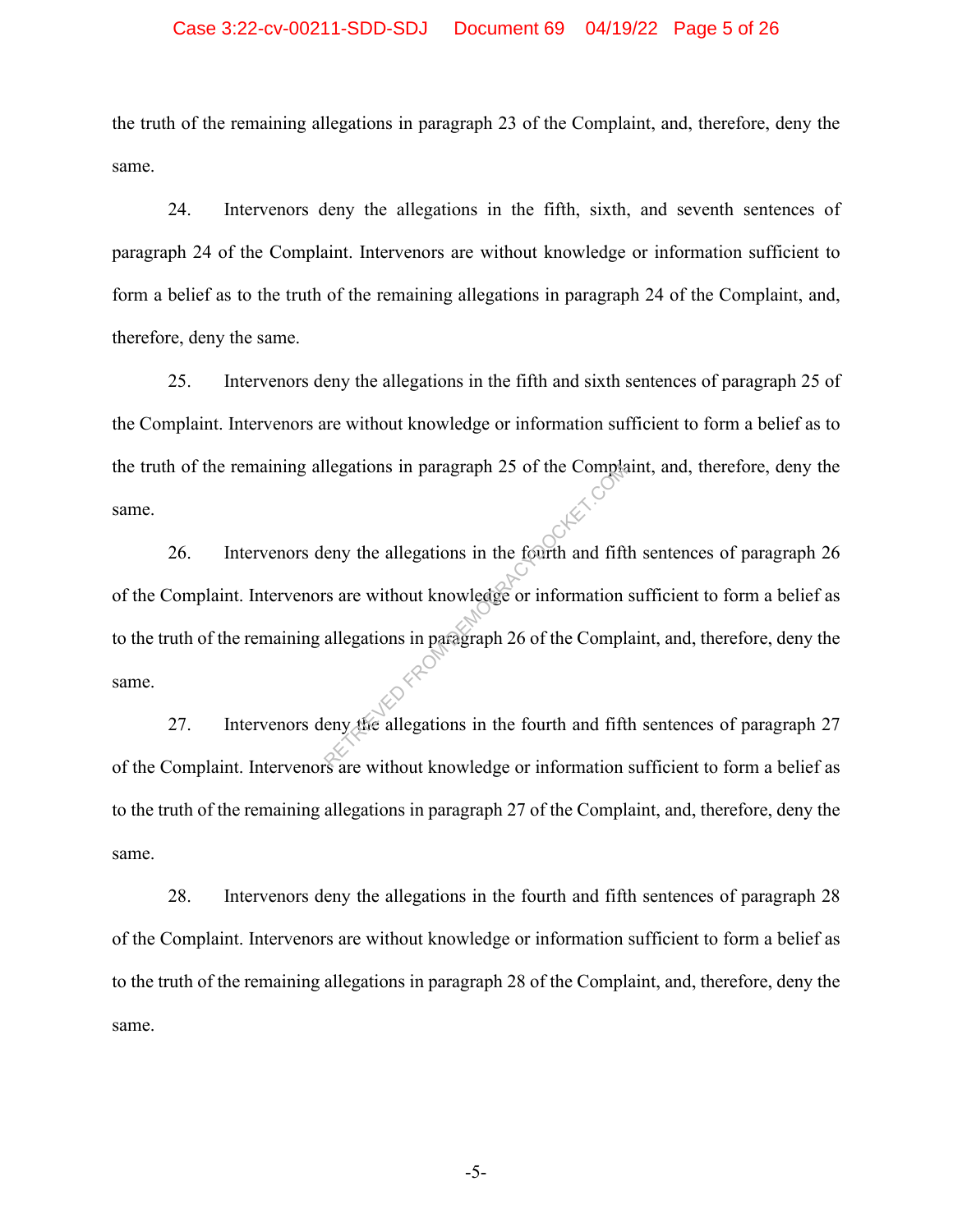29. Intervenors deny the allegations in the fifth and sixth sentences of paragraph 29 of the Complaint. Intervenors are without knowledge or information sufficient to form a belief as to the truth of the remaining allegations in paragraph 29 of the Complaint, and, therefore, deny the same.

30. Intervenors admit the allegations in paragraph 30 of the Complaint.

## **IV. LEGAL BACKGROUND**

31. Paragraph 31 of the Complaint contains only legal conclusions to which no response is required.

32. Paragraph 32 of the Complaint contains only legal conclusions to which no response is required. To the extent paragraph 32 of the Complaint is interpreted to contain any factual allegations, any such allegations are denied. Representative of the Complaint sextent paragraph 32 of the Complaint is<br>allegations are denied.<br>But the Complaint contains only legals of the Complaint contains only legals

33. Paragraph 33 of the Complaint contains only legal conclusions to which no<br>se is required. response is required.

34. Paragraph 34 of the Complaint contains only legal conclusions to which no response is required.

35. Paragraph  $35\,\mathrm{\degree}$  of the Complaint contains only legal conclusions to which no response is required.

36. Paragraph 36 of the Complaint contains only legal conclusions to which no response is required.

37. Paragraph 37 of the Complaint contains only legal conclusions to which no response is required.

38. Paragraph 38 of the Complaint contains only legal conclusions to which no response is required.

-6-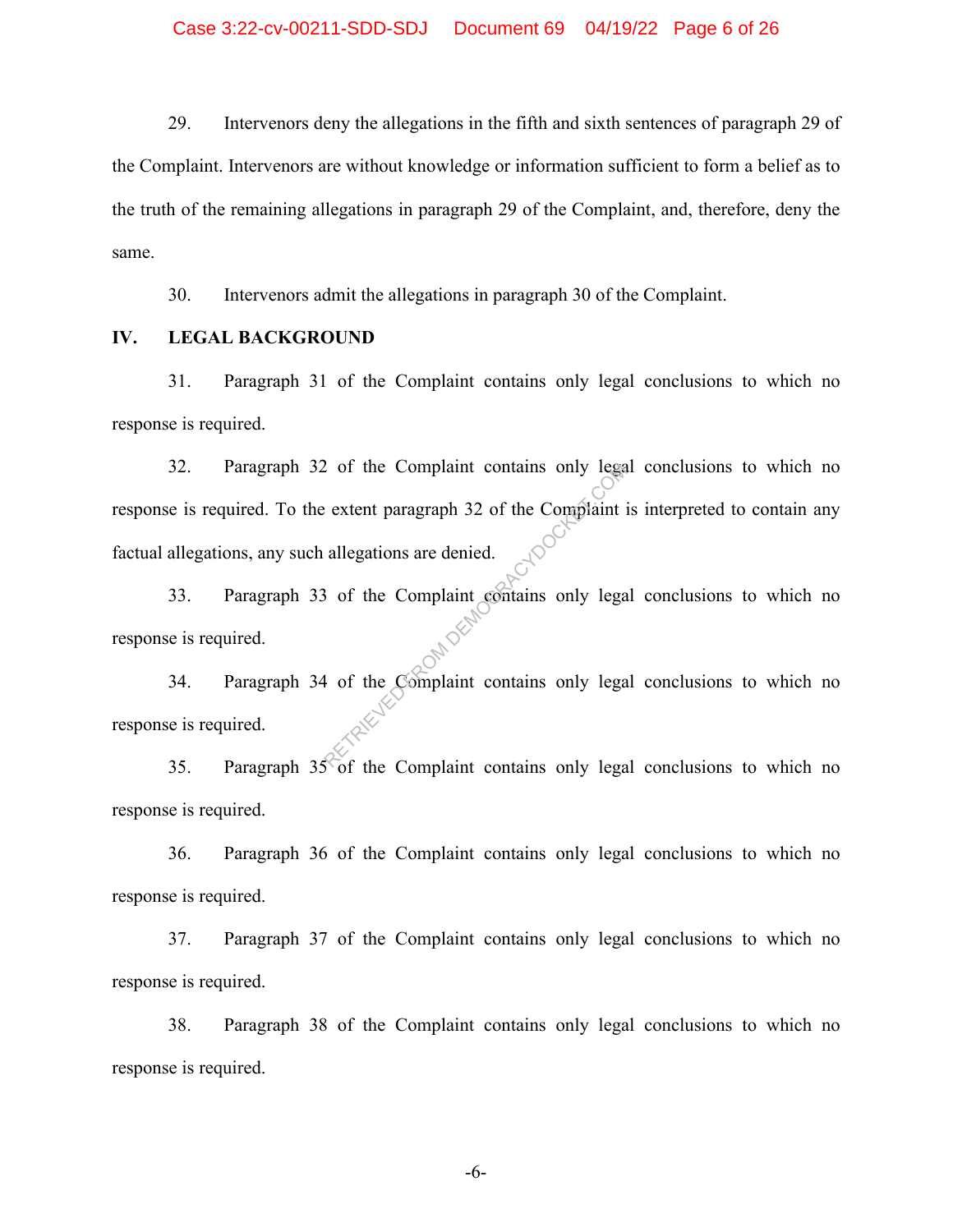## **V. FACTUAL BACKGROUND**

39. Intervenors admit that the allegations in paragraph 39 of the Complaint purport to summarize the results of the 2020 Census, which speak for themselves.

40. Paragraph 40 of the Complaint contains only legal conclusions to which no response is required.

41. Intervenors admit the allegations in paragraph 41 of the Complaint.

42. Intervenors admit that the allegations in paragraph 42 of the Complaint purport to summarize the results of the 2020 Census, which speak for themselves.

43. Intervenors admit the allegations in paragraph 43 of the Complaint.

44. Intervenors admit that the allegations in paragraph 44 of the Complaint purport to describe the requirements of Joint Rule 21, which speaks for itself.

45. Intervenors deny the allegations in the first sentence of paragraph 45 of the Complaint. The remaining allegations in paragraph 45 of the Complaint purport to characterize submissions to the House and Senate Governmental Affairs Committees, which speak for themselves. Intervenors deny the allegations of paragraph 45 of the Complaint to the extent inconsistent with such submissions. dmit the allegations in paragraph 43 of the<br>dmit that the allegations in paragraph 44<br>Coint Rule 21, which speaks for itself.<br>leny the allegations in the first senten<br>allegations in paragraph 45 of the Comp<br>and Senate Gove

46. Intervenors deny the allegations in the first sentence of paragraph 46 of the Complaint. Intervenors further admit that legislative staff provided members of the Legislature with training and education on the Legislature's redistricting obligations under state and federal law. The remaining allegations in paragraph 46 of the Complaint purport to quote from and characterize those materials, which speak for themselves, and Intervenors deny those allegations to the extent inconsistent with the statements on the record.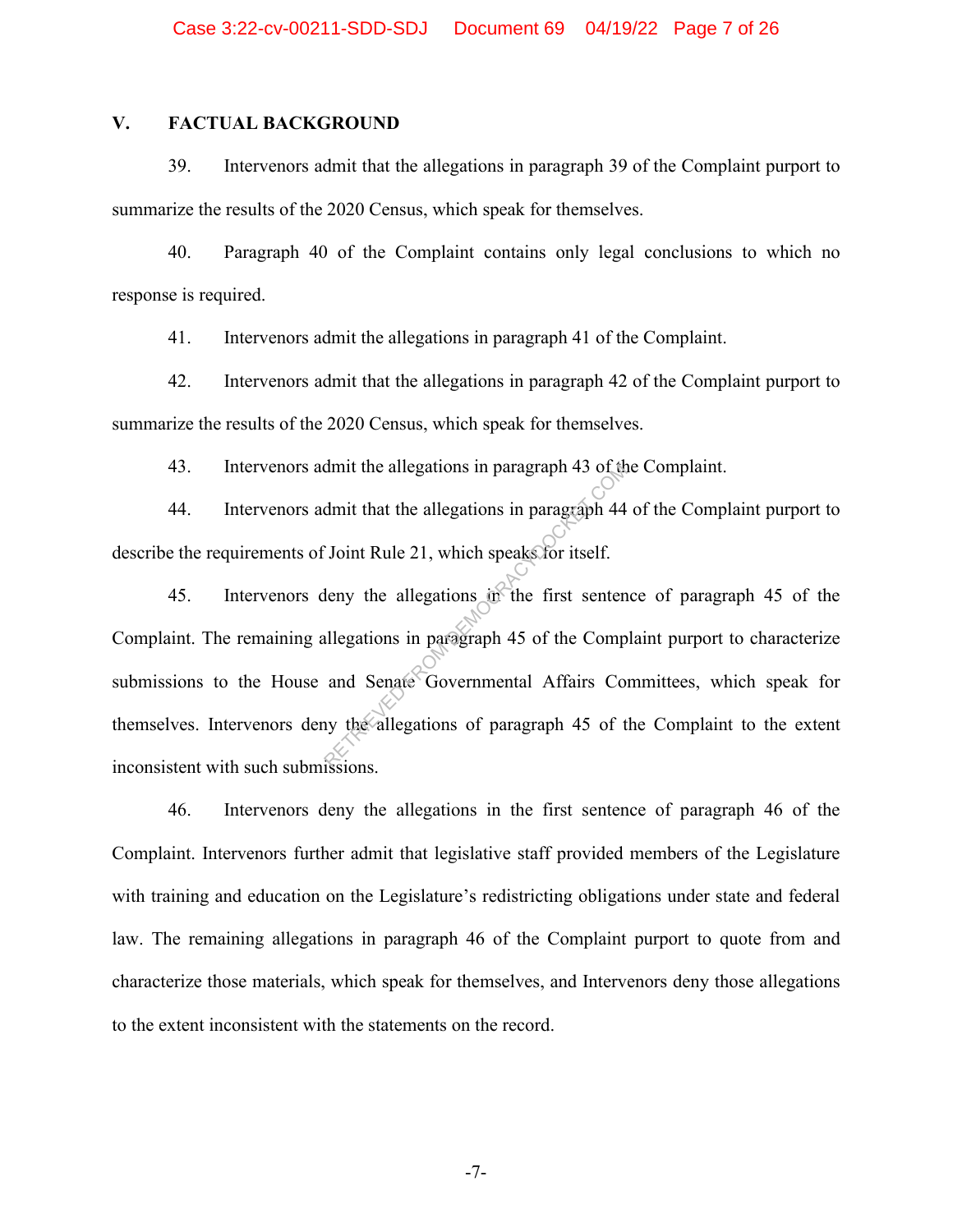## Case 3:22-cv-00211-SDD-SDJ Document 69 04/19/22 Page 8 of 26

47. Intervenors admit the allegations in the first and second sentences of paragraph 47 of the Complaint. The allegations in the last sentence of paragraph 47 purport to quote from and characterize the Legislature's redistricting website, which speaks for itself.

48. The allegations in paragraph 48 of the Complaint purport to quote from and characterize public comments that were offered during the joint public meetings held by the House and Senate Governmental Affairs Committees, which speak for themselves. Intervenors deny any remaining allegations in paragraph 48 of the Complaint.

49. The allegations in paragraph 49 of the Complaint purport to quote from and characterize public comments that were offered during the joint public meetings held by the House and Senate Governmental Affairs Committees, which speak for themselves. Intervenors deny any remaining allegations in paragraph 49 of the Complaint.

50. The allegations in paragraph 50 of the Complaint purport to quote from and characterize public comments that were offered during the joint public meetings held by the House and Senate Governmental Affairs Committees, which speak for themselves. Intervenors deny any remaining allegations in paragraph 50 of the Complaint. Its that were offered during the joint public<br>
ffairs Committees, which speak for them<br>
agraph 49 of the Complaint<br>
ons in paragraph 50 of the Complaint<br>
ts that were offered during the joint public<br>
ffairs Committees, whi

51. The allegations in paragraph 51 of the Complaint purport to quote from and characterize public comments that were offered during the joint public meetings held by the House and Senate Governmental Affairs Committees, which speak for themselves. Intervenors deny any remaining allegations in paragraph 51 of the Complaint.

52. The allegations in paragraph 52 of the Complaint purport to quote from and characterize live testimony that was offered during the joint public meetings held by the House and Senate Governmental Affairs Committees, which speaks for itself. Intervenors deny any remaining allegations in paragraph 52 of the Complaint.

-8-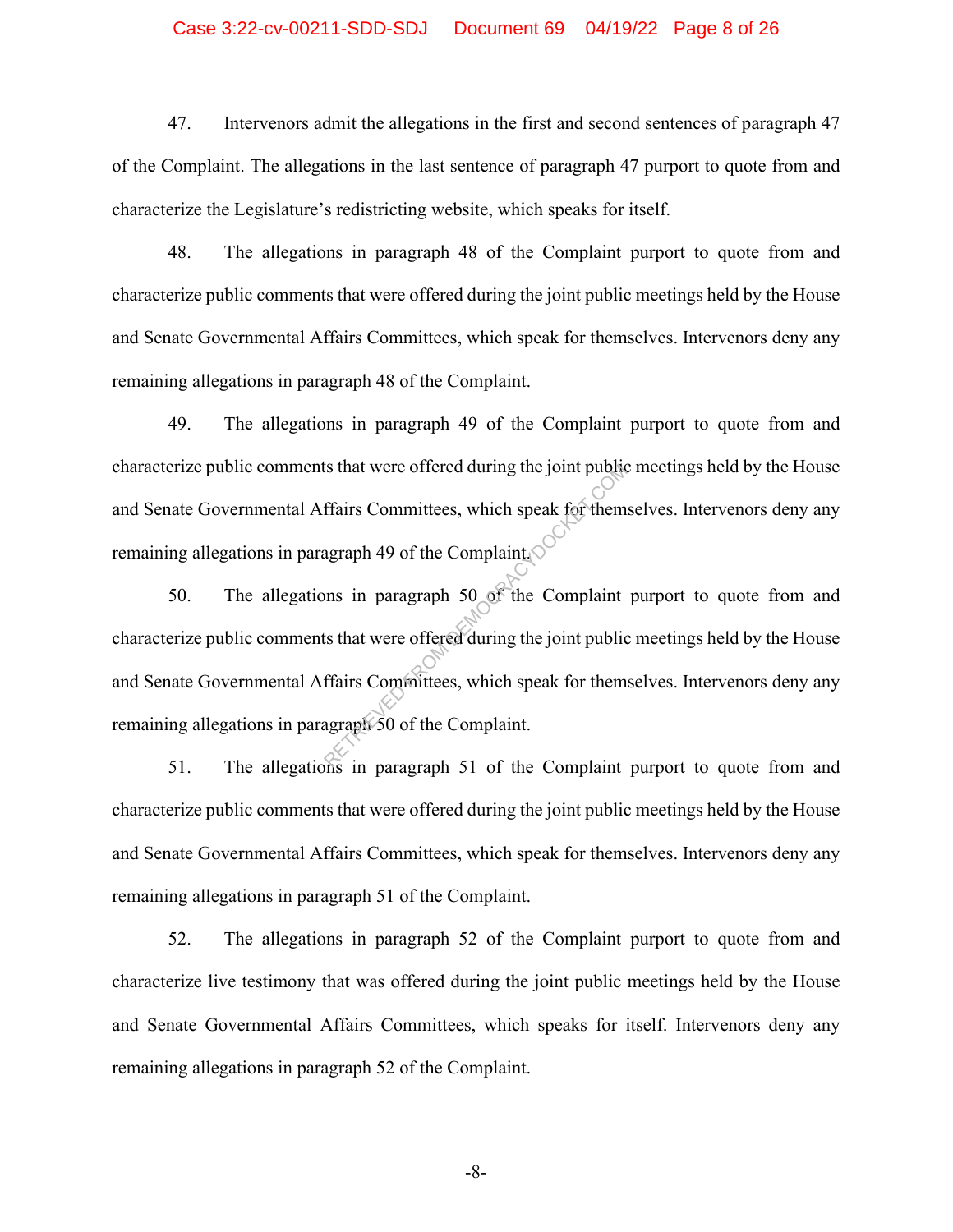## Case 3:22-cv-00211-SDD-SDJ Document 69 04/19/22 Page 9 of 26

53. The allegations in paragraph 53 of the Complaint purport to quote from and characterize live testimony that was offered during the joint public meetings held by the House and Senate Governmental Affairs Committees, which speaks for itself. Intervenors deny any remaining allegations in paragraph 53 of the Complaint.

54. The allegations in paragraph 54 of the Complaint purport to quote from and characterize live testimony that was offered during the joint public meetings held by the House and Senate Governmental Affairs Committees, which speaks for itself. Intervenors deny any remaining allegations in paragraph 54 of the Complaint.

55. The allegations in paragraph 55 of the Complaint purport to quote from and characterize email testimony and submissions that were offered to the House and Senate Governmental Affairs Committees, which speak for themselves. Intervenors deny any remaining allegations in paragraph 55 of the Complaint. In paragraph 55 of the Complaint<br>
in and submissions that were offered<br>
in the Submissions that were offered<br>
in the Complaint.<br>
In paragraph 56 of the Complaint<br>
in paragraph 56 of the Complaint<br>
in paragraph 57 of the Co

56. The allegations in paragraph 56 of the Complaint purport to quote from and characterize statements made by Representative John Stefanski, which speak for themselves. Intervenors deny any remaining allegations in paragraph 56 of the Complaint.

57. The allegations in paragraph 57 of the Complaint purport to quote from characterize a letter submitted to the House and Senate Governmental Affairs Committees, which speaks for itself. Intervenors deny any remaining allegations in paragraph 57 of the Complaint.

58. Intervenors admit the allegations in the first sentence of paragraph 58 of the Complaint, and are without knowledge or information sufficient to form a belief as to the truth of the remaining allegations in paragraph 5 of the Complaint, and, therefore, deny the same.

59. Intervenors admit the allegations in paragraph 59 of the Complaint.

-9-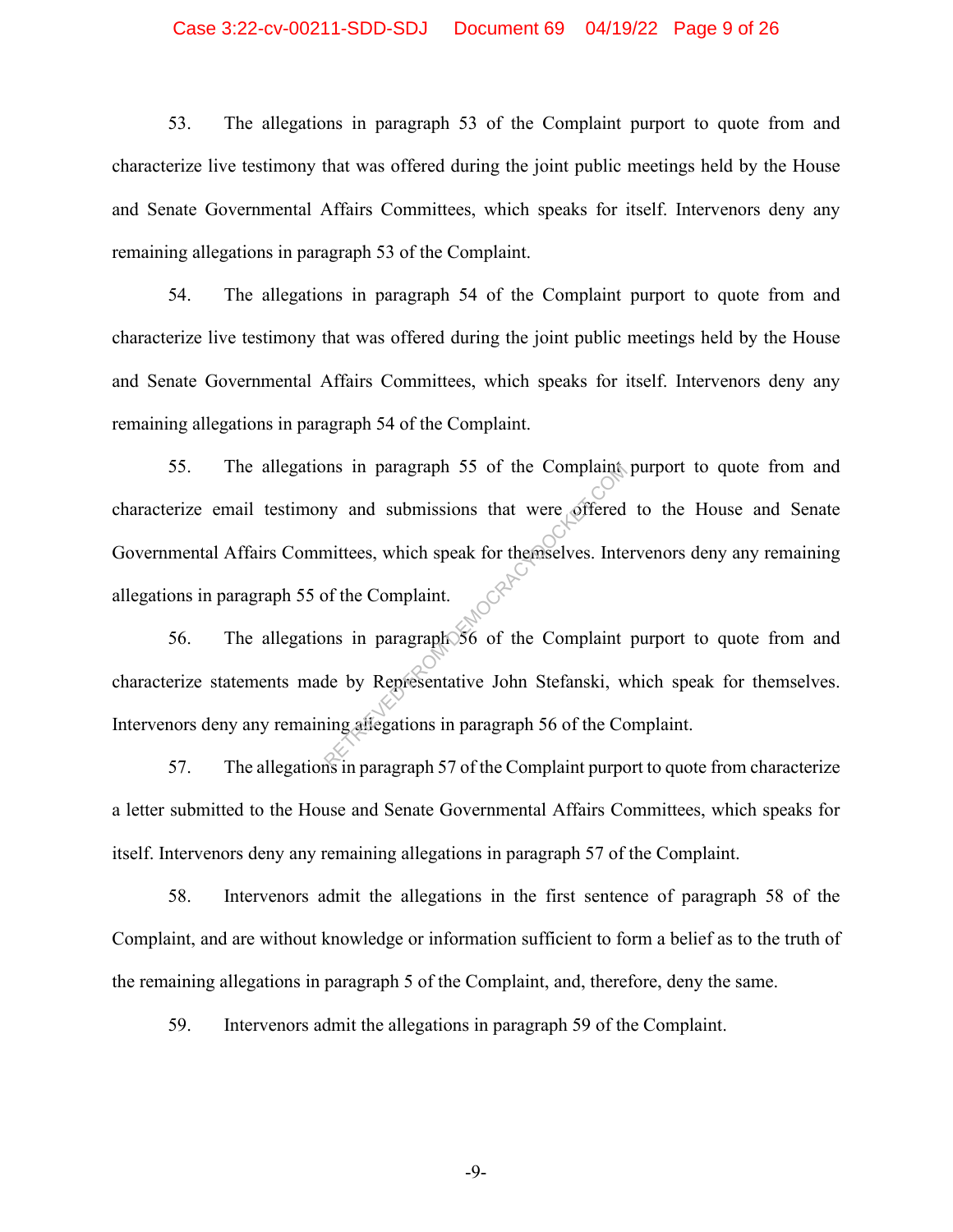## Case 3:22-cv-00211-SDD-SDJ Document 69 04/19/22 Page 10 of 26

60. Intervenors admit that during the 2022 First Extraordinary Session, bills, and amendments to those bills, proposing congressional redistricting plans were offered, and that these bills speak for themselves.

61. Intervenors admit the allegations in the first sentence of paragraph 61 of the Complaint. The remaining allegations in paragraph 61 of the Complaint purport to quote from and characterize testimony that was offered during the Senate Committee on Senate and Governmental Affairs hearing on February 2, 2022, which speaks for itself. Intervenors deny any remaining allegations in paragraph 61 of the Complaint.

62. Intervenors admit the allegations in the first sentence of paragraph 62 of the Complaint. The remaining allegations in paragraph 62 of the Complaint purport to characterize bills proposing congressional redistricting plans introduced by various legislators, which speak for themselves. Intervenors deny any remaining allegations in paragraph 62 of the Complaint. In the first senter<br>
Illegations in paragraph 62 of the Comp<br>
I redistricting plans introduced by various<br>
y any remaining allegations in paragraph<br>
ms in paragraph 63 of the Complaint purp<br>
any that Senator Howitt's state

63. The allegations in paragraph 63 of the Complaint purport to characterize testimony offered by Senator Fields and other legislators, which speaks for itself. Intervenors deny any remaining allegations in paragraph 63 of the Complaint.

64. Intervenors deny that Senator Hewitt's statements were "without evidence." The remaining allegations in paragraph 64 of the Complaint purport to characterize statements by Senator Hewitt, which speak for themselves. Intervenors deny any remaining allegations in paragraph 64 of the Complaint.

65. The allegations in paragraph 65 of the Complaint purport to characterize statements by Senator Hewitt, which speak for themselves. Intervenors deny any remaining allegations in paragraph 65 of the Complaint.

-10-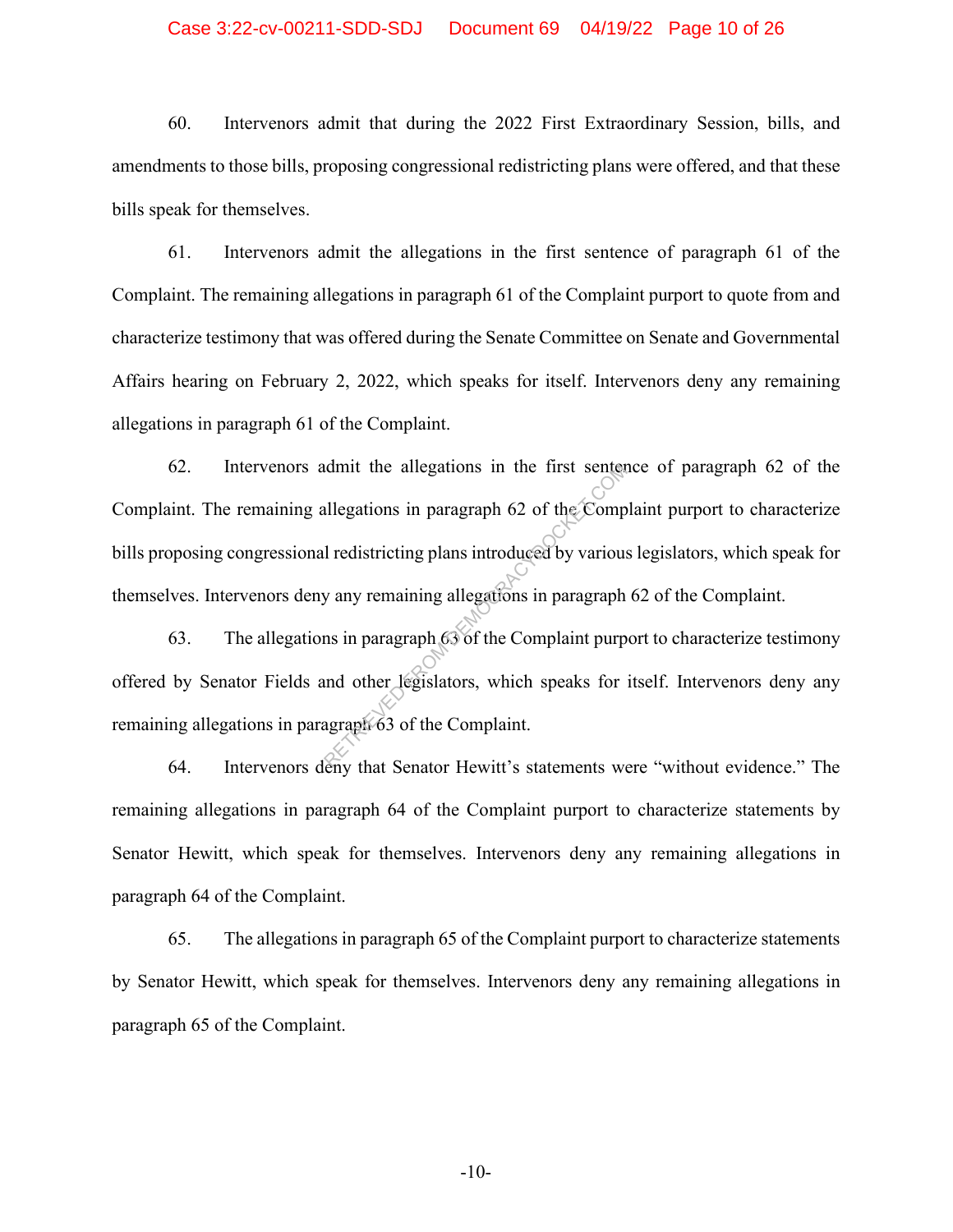## Case 3:22-cv-00211-SDD-SDJ Document 69 04/19/22 Page 11 of 26

66. Intervenors are without knowledge or information sufficient to form a belief as to the truth of the allegations in paragraph 66 of the Complaint, and, therefore, deny the same.

67. Intervenors admit the allegations in the first sentence of paragraph 67 of the Complaint. Intervenors further admit that the Senate Committee on Senate and Governmental Affairs reported Senate Bill 5 favorably on February 4, 2022, and that other bills proposing congressional redistricting plans, which speak for themselves, were not reported favorably by the Committee.

68. Intervenors deny that Senator Hewitt's statements were "without evidence." The remaining allegations in paragraph 68 of the Complaint purport to characterize statements by Senator Hewitt, which speak for themselves. Intervenors deny any allegations of paragraph 68 of the Complaint to the extent inconsistent with Senator Hewitt's statements.

69. The allegations in paragraph 69 of the Complaint purport to characterize statements by Senator Hewitt and others, which speak for themselves. Intervenors deny any allegations of paragraph 69 of the Complaint to the extent inconsistent with Senator Hewitt's statements. ragraph 68 of the Complaint purport to<br>
the for themselves. Intervenors deny any allocations in paragraph 69 of the Complaint purport<br>
ins in paragraph 69 of the Complaint purport<br>
ins, which speak for themselves. Interver

70. Intervenors admit the allegations in the first, fourth, fifth, and sixth sentences in paragraph 70 of the Complaint. The remaining allegations purport to characterize an amendment offered by Senator Fields, which speaks for itself. Intervenors deny any remaining allegations in paragraph 70 of the Complaint.

71. Intervenors admit the allegations in paragraph 71 of the Complaint.

72. The allegations in paragraph 72 of the Complaint purport to characterize House Bill 1, testimony provided by Intervenor Schexnayder, and questions by other members of the Legislature, which speak for themselves. Intervenors deny any remaining allegations in paragraph 72 of the Complaint.

-11-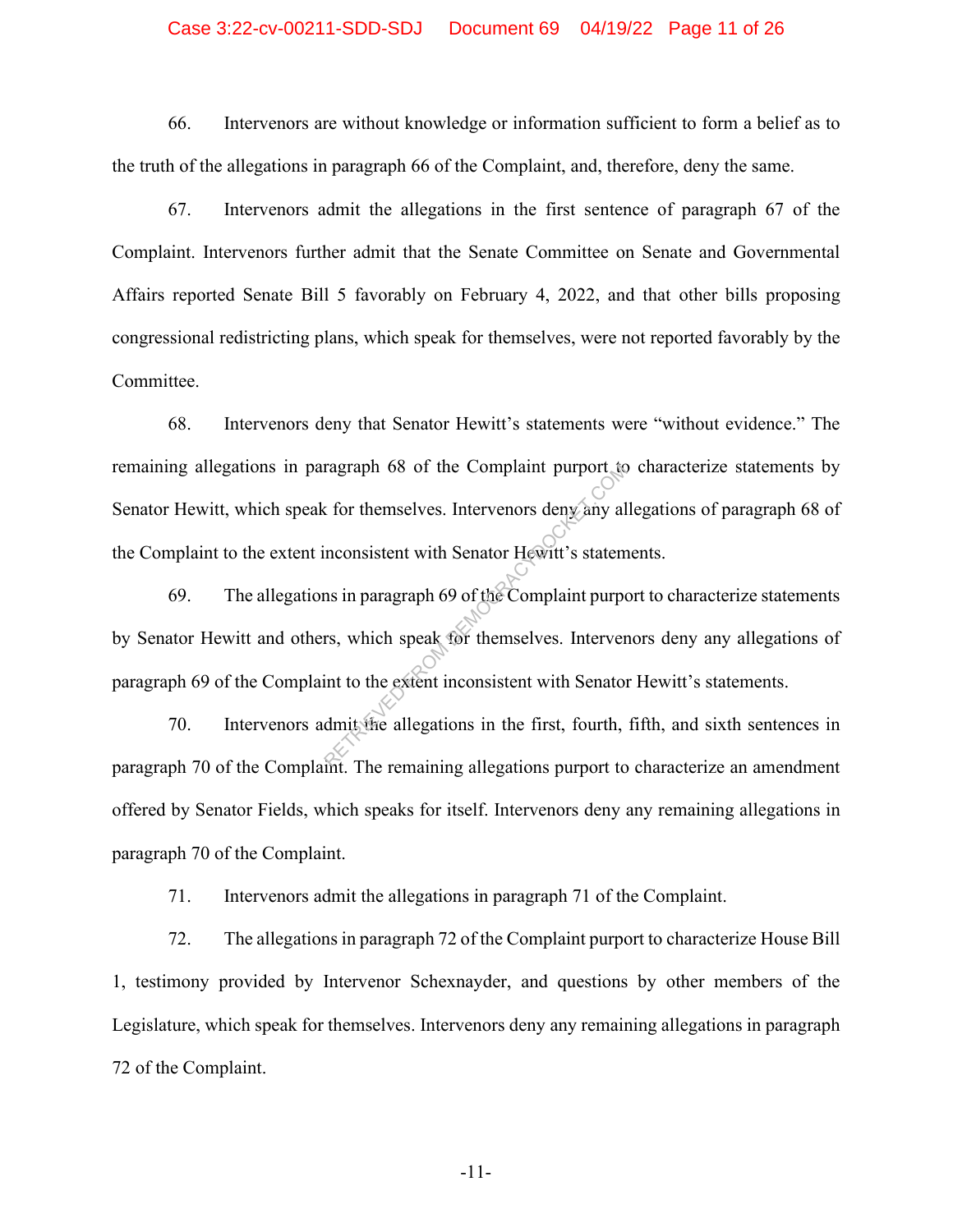## Case 3:22-cv-00211-SDD-SDJ Document 69 04/19/22 Page 12 of 26

73. The allegations in paragraph 73 of the Complaint purport to characterize House Bill 1, proposed amendments to House Bill 1, and testimony provided by Intervenor Schexnayder and Representative Magee, which speak for themselves. Intervenors deny any remaining allegations in paragraph 73 of the Complaint.

74. The allegations in paragraph 74 of the Complaint purport to characterize statements by Representative Stefanski and Representative Duplessis, which speak for themselves. Intervenors deny any remaining allegations in paragraph 74 of the Complaint.

75. Intervenors admit that the House Committee on House and Governmental Affairs voted to report House Bill 1 favorably by a vote of 13 to 5.

76. Intervenors admit that House Bills 4, 7, 8, and 9, which speak for themselves, were heard by the House Committee on House and Governmental Affairs on February 10, 2022, and that the bills were not reported favorably by the Committee. Intervenors deny the remaining allegations in paragraph 76 of the Complaint. From House Bills 4, 7, 8, and 9, which<br>the on House and Governmental Affairs<br>orted favorably by the Committee. Inter-<br>of the Complaint.

77. The allegations in paragraph 77 of the Complaint purport to characterize statements by Representative Marcelle and other legislators, which speak for themselves. Intervenors deny any remaining allegations in paragraph 77 of the Complaint.

78. Intervenors admit that the House passed House Bill 1 on February 10, 2022, by a vote of 70 to 33. Intervenors further admit that the House vote to not adopt the amendments proposed by Representatives Marcelle and Gaines by margins of 30 to 71 and 33 to 70, respectively. The remaining allegations in paragraph 78 of the Complaint purport to characterize those amendments and statements made by various legislators, which speak for themselves. Intervenors deny any remaining allegations in paragraph 78 of the Complaint.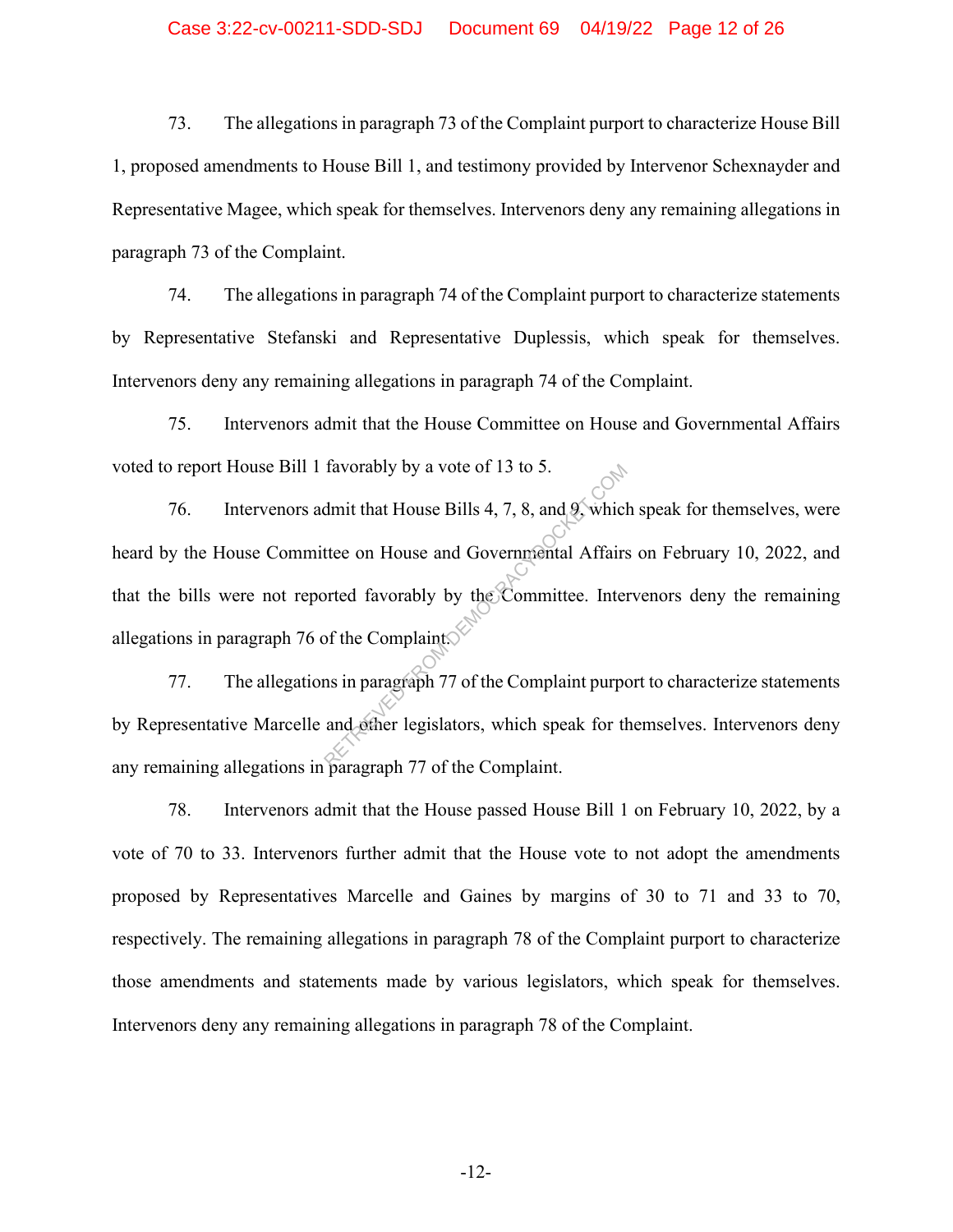## Case 3:22-cv-00211-SDD-SDJ Document 69 04/19/22 Page 13 of 26

79. Intervenors admit that Representative Ivey introduced House Bill 22, which speaks for itself, and that House Bill 22 was reported favorably by the House Committee on House and Governmental Affairs and tabled by the House. Intervenors deny any remaining allegations of paragraph 79 of the Complaint.

80. Intervenors admit that Senate Bill 5 was reported favorably by the House Committee on House and Governmental Affairs on February 15, 2022, and that the Committee did not adopt Amendment 116 offered by Representative Duplessis by a vote of 5-9. The remaining allegations in paragraph 80 of the Complaint purport to characterize that amendment and testimony provided by Representative Duplessis, which speak for themselves. Intervenors deny any remaining allegations in paragraph 80 of the Complaint.

81. Intervenors admit that House Bill 1 was reported favorably by the Senate Committee on Senate and Governmental Affairs on February 15, 2022 by a vote of 6 to 2, and that the Committee did not adopt Amendment 153 offered by Senator Price, which speaks for itself. The remaining allegations in paragraph 81 of the Complaint purport to characterize that amendment and statements by Intervenor Schexnayder and Senator Hewitt, which speak for themselves. Intervenors deny any remaining allegations in paragraph 81 of the Complaint. e Duplessis, which speak for themsel<br>agraph 80 of the Complaint.<br>admit that House Bill 1 was reported<br>overnmental Affairs on February 15, 202:<br>t Amendment 153 offered by Senator Pi<br>in paragraph 81 of the Complaint p<br>by Hit

82. Intervenors admit the allegations in paragraph 82 of the Complaint but lack knowledge sufficient to form a belief as to the accuracy of the depiction of the congressional plan depicted in the map adjacent to paragraph 82 of the Complaint.

83. Intervenors admit that the Senate passed House Bill 1, as amended, by a vote of 27 to 10, and concurred in the House's amendments to Senate Bill 5 by a of vote 26 to 9. Intervenors admit that the House passed Senate Bill 5, as amended, by a vote of 64 to 31, and concurred in the Senate's amendments to House Bill 1 by a vote of 62 to 27. Intervenors admit that Senate Bill 5

-13-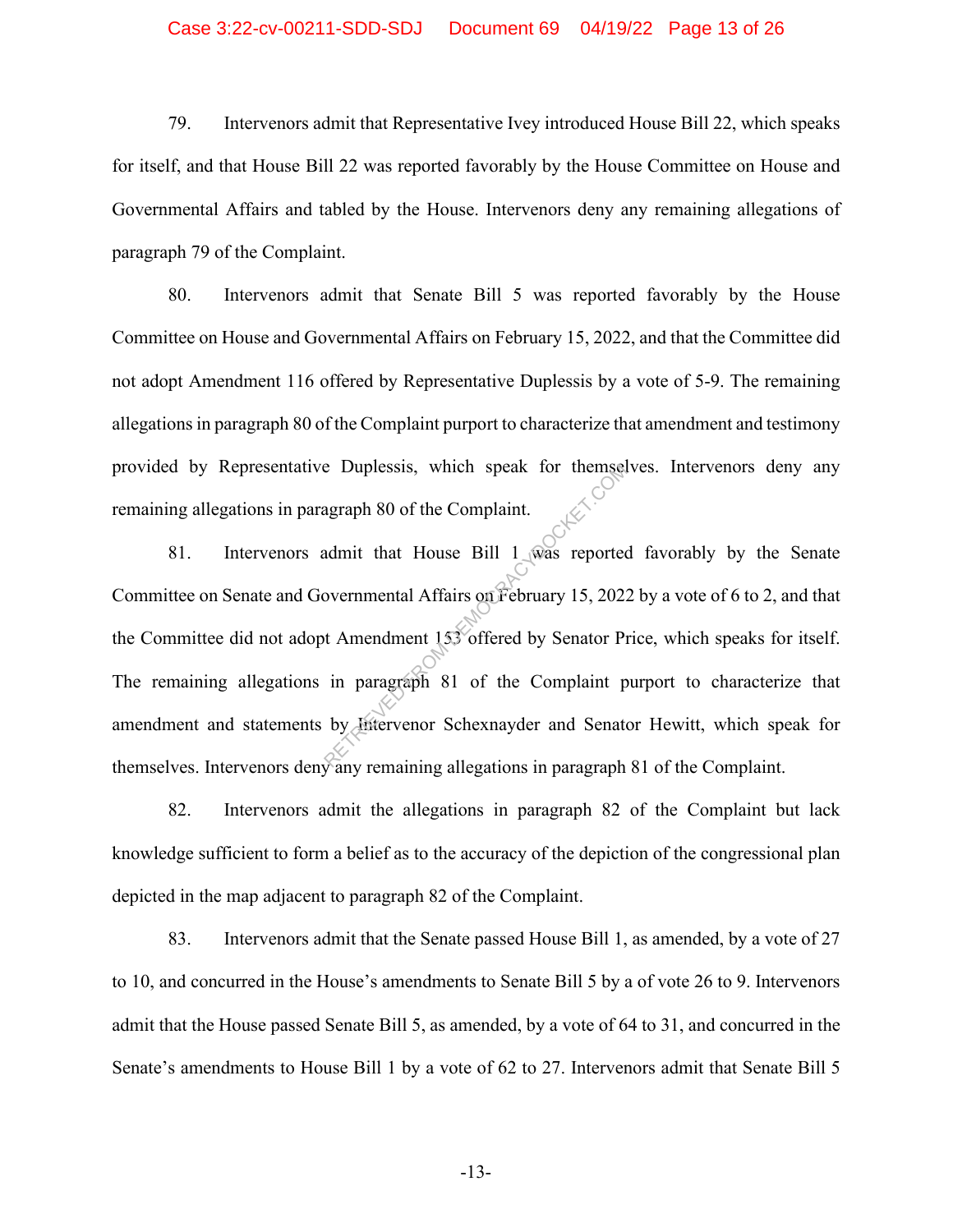## Case 3:22-cv-00211-SDD-SDJ Document 69 04/19/22 Page 14 of 26

and House Bill 1 were sent to Governor Edwards on February 21, 2022. The remaining allegations in paragraph 83 of the Complaint purport to characterize Article III, Section 18 of the Louisiana Constitution, which speaks for itself.

84. Intervenors admit that Governor Edwards vetoed both House Bill 1 and Senate Bill 5. The remaining allegations in paragraph 84 of the Complaint purport to quote from and characterize statements by Governor Edwards, which speak for themselves. Intervenors deny any remaining allegations in paragraph 84 of the Complaint.

85. Intervenors admit the allegations in paragraph 85 of the Complaint.

86. Intervenors admit that the Legislature voted to override the Governor's veto of House Bill 1, but deny the remaining allegations in paragraph 86 of the Complaint. dmit that the Legislature voted to over<br>
emaining allegations in paragraph 86 of the<br>
the street of the dividends in paragraph 87 of the<br>
Size and Compactness of Black Voting<br>
eny the allegations in paragraph 88 of the<br>
ad

# **The** *Thornburg v. Gingles* **Preconditions Are Satisfied Here**

87. Intervenors deny the allegations in paragraph 87 of the Complaint.

## *Gingles* **Precondition One: Size and Compactness of Black Voting Age Population**

88. Intervenors deny the allegations in paragraph 88 of the Complaint.

89. Intervenors admit that on February 8, 2022, Senator Fields introduced an amendment to Senate Bill 5, which speaks for itself. Intervenors deny the remaining allegations in paragraph 89 of the Complaint.

90. Intervenors are without knowledge or information sufficient to form a belief as to the truth of the allegations in paragraph 90 of the Complaint, and, therefore, deny the same.

91. Intervenors are without knowledge or information sufficient to form a belief as to the truth of the allegations in paragraph 91 of the Complaint, and, therefore, deny the same.

92. Intervenors are without knowledge or information sufficient to form a belief as to the truth of the allegations in paragraph 92 of the Complaint, and, therefore, deny the same.

-14-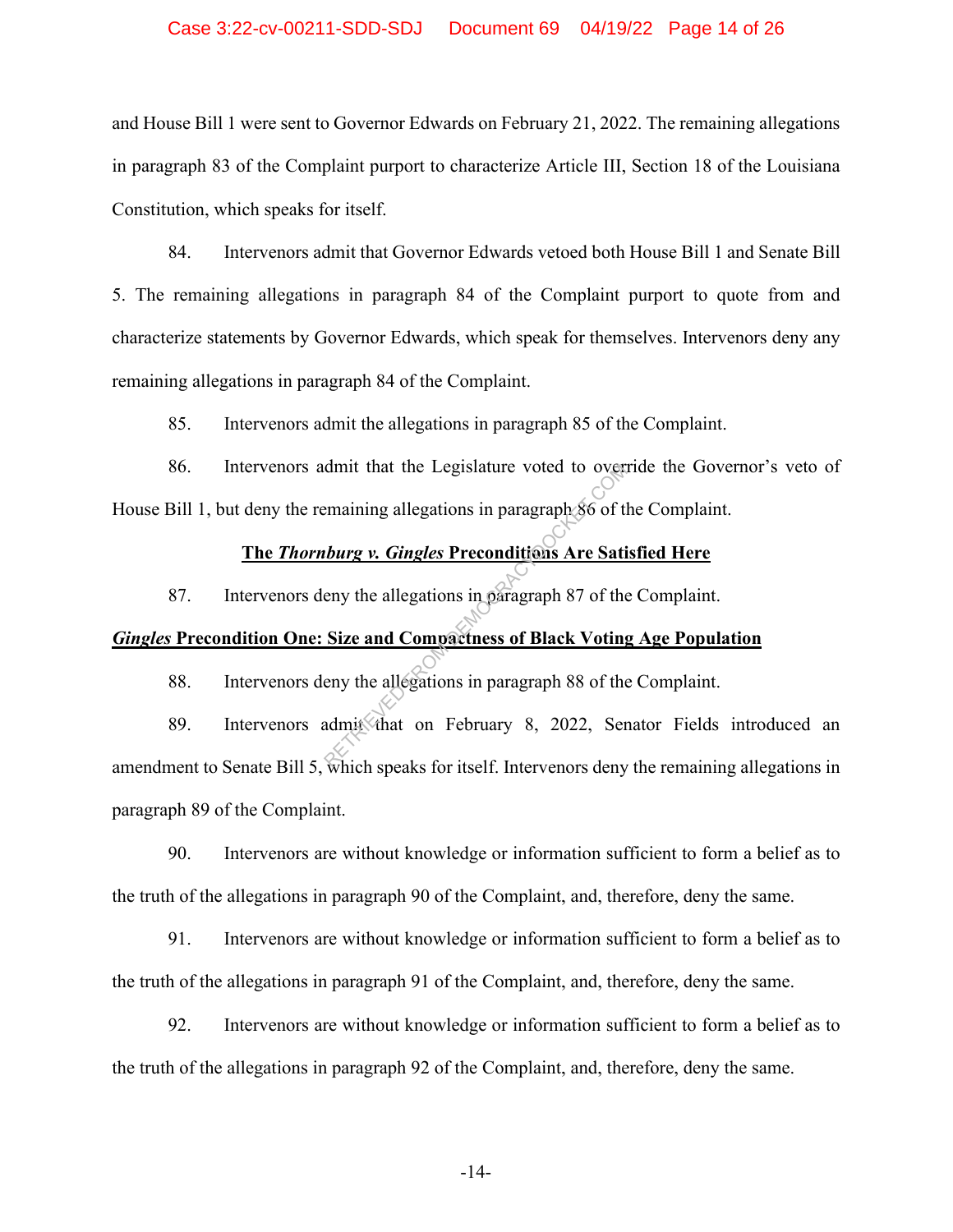93. Intervenors admit that members of the public submitted proposed redistricting plans and members of the Legislature introduced bills proposing redistricting plans, which speak for themselves, and deny the remaining allegations in paragraph 93 of the Complaint.

#### *Gingles* **Precondition Two: Political Cohesiveness of Black Voters**

94. Intervenors are without knowledge or information sufficient to form a belief as to the truth of the allegations in paragraph 94 of the Complaint, and, therefore, deny the same.

95. Intervenors are without knowledge or information sufficient to form a belief as to the truth of the allegations in paragraph 95 of the Complaint, and, therefore, deny the same.

96. Intervenors are without knowledge or information sufficient to form a belief as to the truth of the allegations in paragraph 96 of the Complaint, and, therefore, deny the same.

97. Intervenors are without knowledge or information sufficient to form a belief as to the truth of the allegations in paragraph 97 of the Complaint, and, therefore, deny the same.

## *Gingles* **Precondition Three: Bloc Voting by White Voters**

98. Intervenors deny the allegations of the first sentence of paragraph 98 of the Complaint and are without knowledge or information sufficient to form a belief as to the truth of the remaining allegations in paragraph 98 of the Complaint, and, therefore, deny the same. re without knowledge or information sufficient<br>
paragraph 96 of the Complaint, and, the<br>
re without knowledge or information suff<br>
paragraph 97 of the Complaint, and, the<br> **e: Bloc Voting by White Voters**<br>
deny the allegat

99. Intervenors are without knowledge or information sufficient to form a belief as to the truth of the allegations in paragraph 99 of the Complaint, and, therefore, deny the same.

100. Intervenors are without knowledge or information sufficient to form a belief as to the truth of the allegations in paragraph 100 of the Complaint, and, therefore, deny the same.

#### **Under the Totality of the Circumstances, H.B. 1/S.B. 5 Violate Section 2 of the VRA**

101. Intervenors deny the allegations in paragraph 101 of the Complaint.

-15-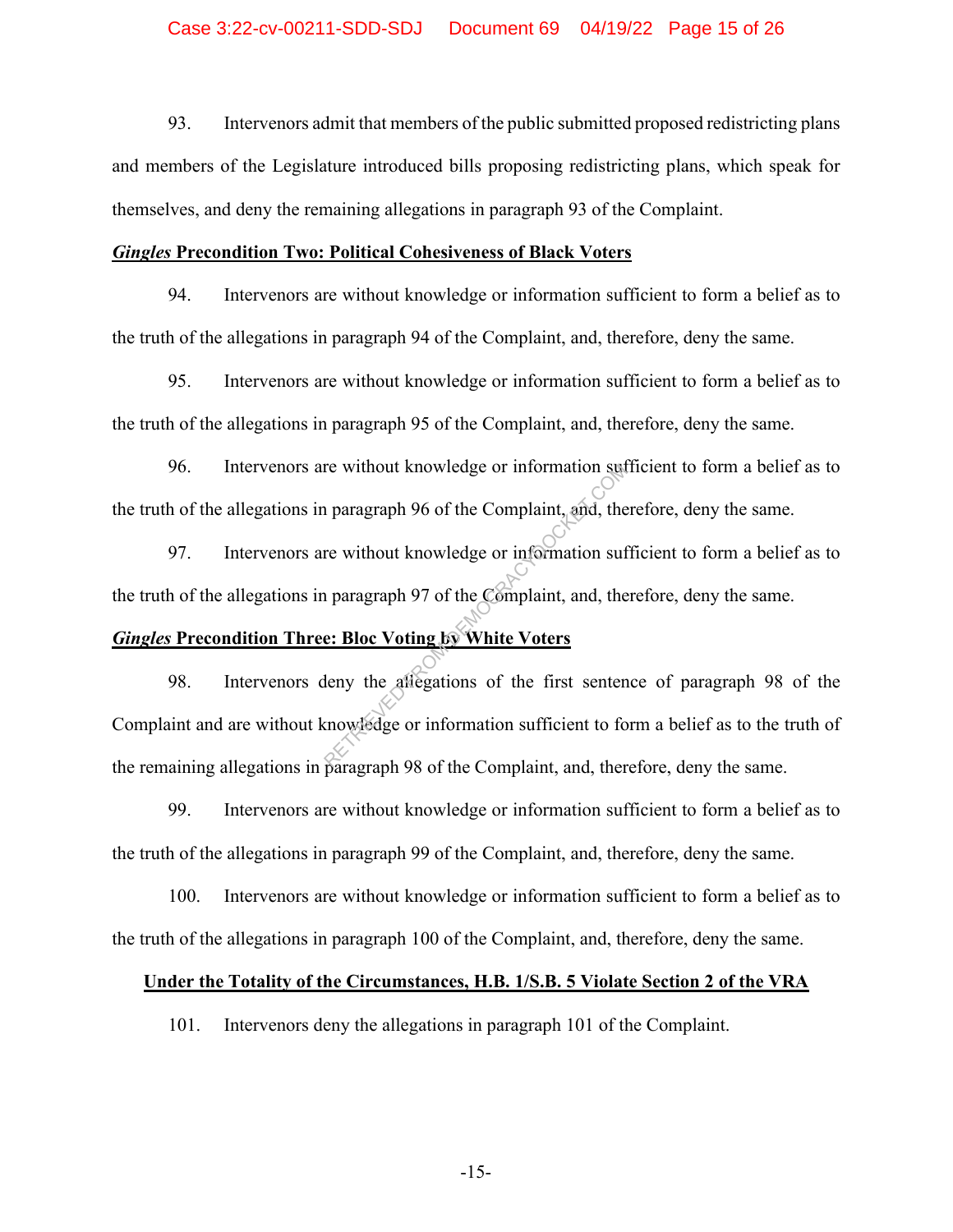## **Factor 1: History of Official Voting-Related Discrimination**

## **A. Suppression Targeting Black Voters Before the Voting Rights Act**

102. Intervenors are without knowledge or information sufficient to form a belief as to the truth of the allegations in paragraph 102 of the Complaint, and, therefore, deny the same.

103. Intervenors are without knowledge or information sufficient to form a belief as to the truth of the allegations in paragraph 103 of the Complaint, and, therefore, deny the same.

104. Intervenors are without knowledge or information sufficient to form a belief as to the truth of the allegations in paragraph 104 of the Complaint, and, therefore, deny the same.

105. Intervenors are without knowledge or information sufficient to form a belief as to the truth of the allegations in paragraph 105 of the Complaint, and, therefore, deny the same.

106. Intervenors are without knowledge or information sufficient to form a belief as to the truth of the allegations in paragraph 106 of the Complaint, and, therefore, deny the same. re without knowledge or information suffer a paragraph 105 of the Complaint and, there without knowledge or information suffer without knowledge or information suffer without knowledge or information suffer a paragraph 107

107. Intervenors are without knowledge or information sufficient to form a belief as to the truth of the allegations in paragraph 107 of the Complaint, and, therefore, deny the same.

# **B. Continued Efforts After the Voting Rights Act to Minimize Black Voting Power**

108. Intervenors admit that Congress passed the Voting Rights Act in 1965 and that Louisiana was a covered jurisdiction under Section 4(b), but are without knowledge or information sufficient to form a belief as to the truth of the remaining allegations in the first sentence of paragraph 108 of the Complaint, and, therefore, deny the same. Intervenors admit the remaining allegations in paragraph 108 of the Complaint.

109. Intervenors are without knowledge or information sufficient to form a belief as to the truth of the allegations in the first sentence of paragraph 109 of the Complaint, and, therefore, deny the same. Intervenors deny the allegations in the second sentence of paragraph 109 of the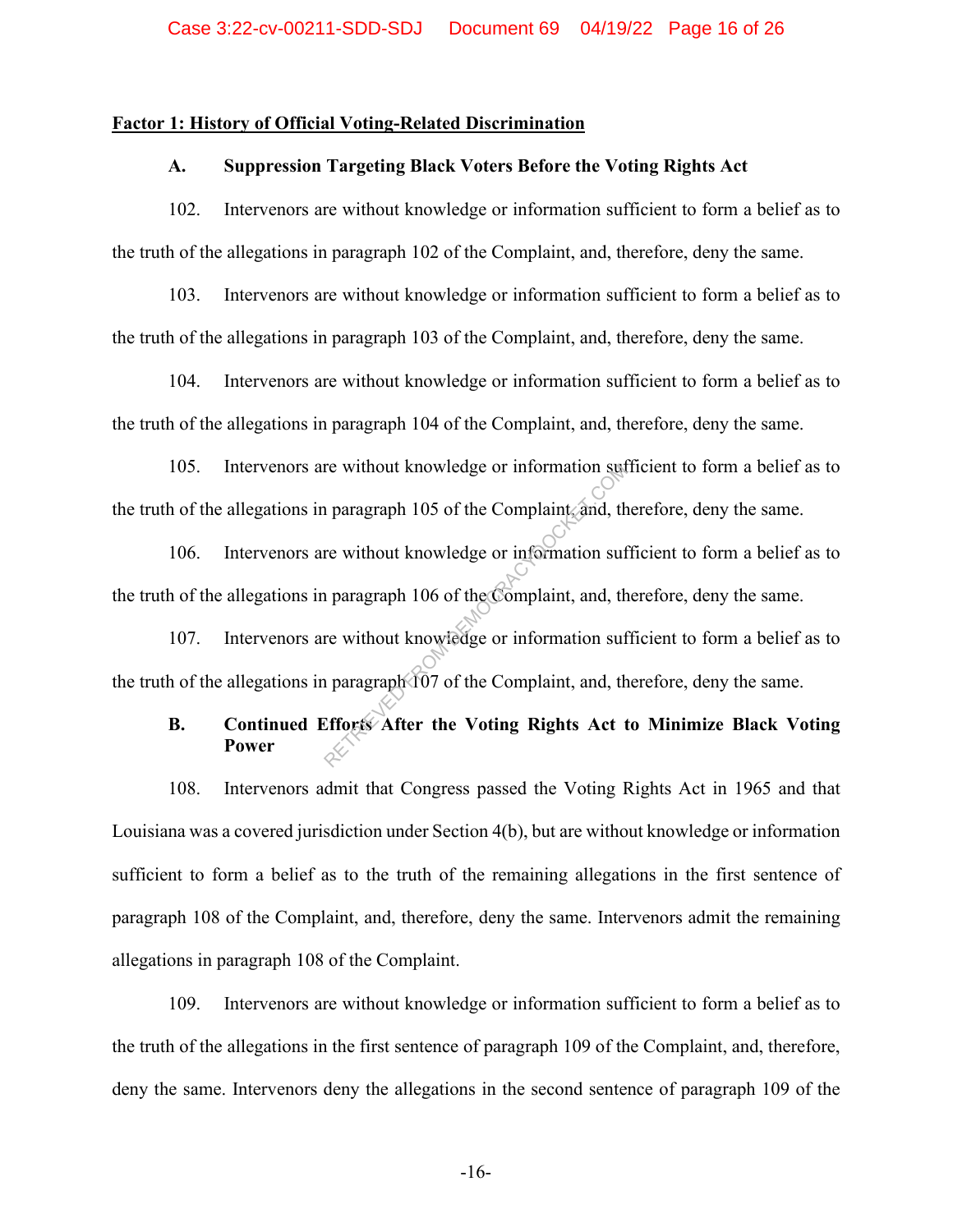#### Case 3:22-cv-00211-SDD-SDJ Document 69 04/19/22 Page 17 of 26

Complaint and state affirmatively that preclearance can be denied under Section 5 or liability found under Section 2 without a finding of intentional "efforts to discourage Black voting."

110. Intervenors admit that the U.S. Department of Justice has previously objected to voting-related changes in Louisiana jurisdictions, and that those objections speak for themselves. Intervenors deny the remaining allegations in paragraph 110 of the Complaint. Intervenors affirmatively state that preclearance can be denied under Section 5 or liability found under Section 2 without a finding of intentional "efforts…to dilute, limit, or otherwise adversely impact minority voting access and strength."

111. Intervenors are without knowledge or information sufficient to form a belief as to the truth of the allegations in paragraph 111 of the Complaint, and, therefore, deny the same. Intervenors affirmatively state that preclearance can be denied under Section 5 or liability found under Section 2 without a finding of intentional "efforts…to dilute, limit, or otherwise adversely impact minority voting access and strength." re without knowledge or information suff<br>in paragraph 111 of the Complaint, and<br>the that preclearance can be denied under<br>nding of intentional "efforts...to dilute, l<br>ss and strength."<br>dmit that prior redistricting plans h

112. Intervenors admit that prior redistricting plans have been challenged under the VRA. Intervenors deny the allegations in the second and last sentences of paragraph 112. The remaining allegations in paragraph 112 of the Complaint purport to characterize legal opinions including *Major v. Treen*, 574 F. Supp. 325 (E.D. La. 1983), which speak for themselves. Intervenors deny any remaining allegations in paragraph 112 of the Complaint.

113. Intervenors admit that the U.S. Department of Justice objected to the redistricting plan proposed by the Legislature in 1981, and that the plan did not become effective after that objection. Intervenors deny the remaining allegations in paragraph 113 of the Complaint.

114. Intervenors admit that the U.S. Department of Justice objected to the redistricting plan proposed by the Legislature in 1991, and that the objection speaks for itself.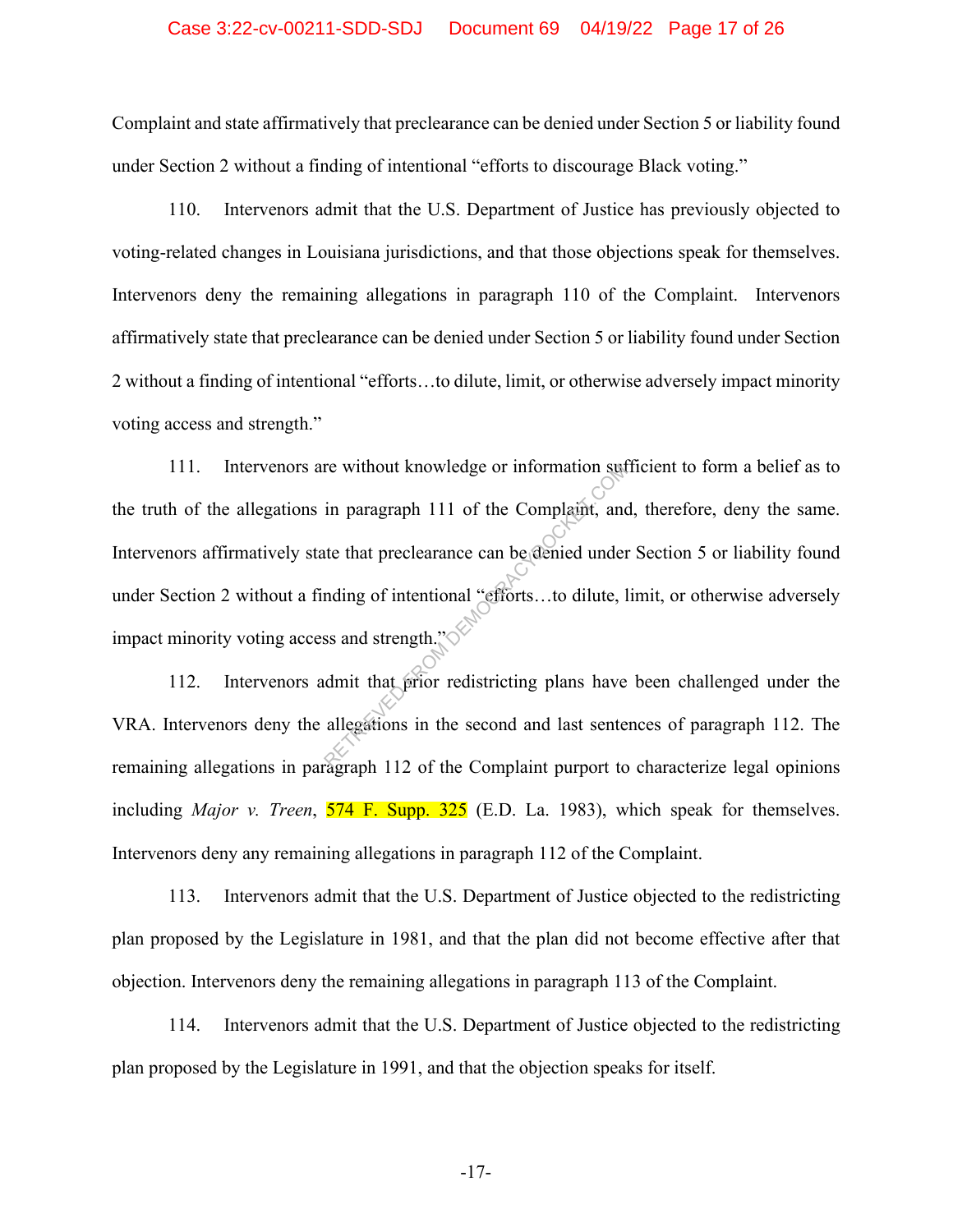## Case 3:22-cv-00211-SDD-SDJ Document 69 04/19/22 Page 18 of 26

115. Intervenors deny the allegations in the first sentence of paragraph 115 of the Complaint. Intervenors admit that the Legislature sought preclearance of its redistricting plan in 2001 in a federal action in the D.C. District Court, and that the Legislature enacted a revised redistricting plan that redrew the disputed districts. The remaining allegations in paragraph 115 of the Complaint purport to characterize those proceedings, which speak for themselves.

116. The allegations in paragraph 116 of the Complaint purport to characterize the proceedings in *Johnson v. Ardoin*, No. 3:18-cv-00625 (M.D. La.), which speak for themselves. Intervenors deny any remaining allegations in paragraph 116 of the Complaint, and deny the other allegations of paragraph 116 of the Complaint to the extent inconsistent with the holdings of the cases cited.

117. The allegations in paragraph 117 of the Complaint purport to characterize the proceedings in various actions under the VRA, which speak for themselves. Intervenors affirmatively state that liability can be found under Section 2 without a finding of intentional "efforts…to dilute, limit, or otherwise adversely impact minority voting access and strength." Intervenors deny the allegations of paragraph 117 of the Complaint to the extent inconsistent with the holdings of the cases cited therein. of the Complaint to the extent inconsists<br>
in paragraph 117 of the Complaint<br>
tions under the VRAC which speak for<br>
lility can be found under Section 2 with<br>
represent to the Complaint to<br>
therein

118. The allegations of paragraph 118 of the Complaint purport to characterize other legal proceedings, which speak for themselves. Intervenors deny the allegations of paragraph 118 of the Complaint to the extent inconsistent with the holdings of the cases cited therein..

119. The allegations in the first sentence of paragraph 119 of the Complaint purport to characterize a plan adopted by the Legislature in 2001, which speaks for itself. The allegations in the second sentence of paragraph 119 of the Complaint purport to characterize the proceedings in *St. Bernard Citizens for Better Gov't v. St. Bernard Par. Sch. Bd.*, No. CIV.A. 02-2209, 2002 WL

-18-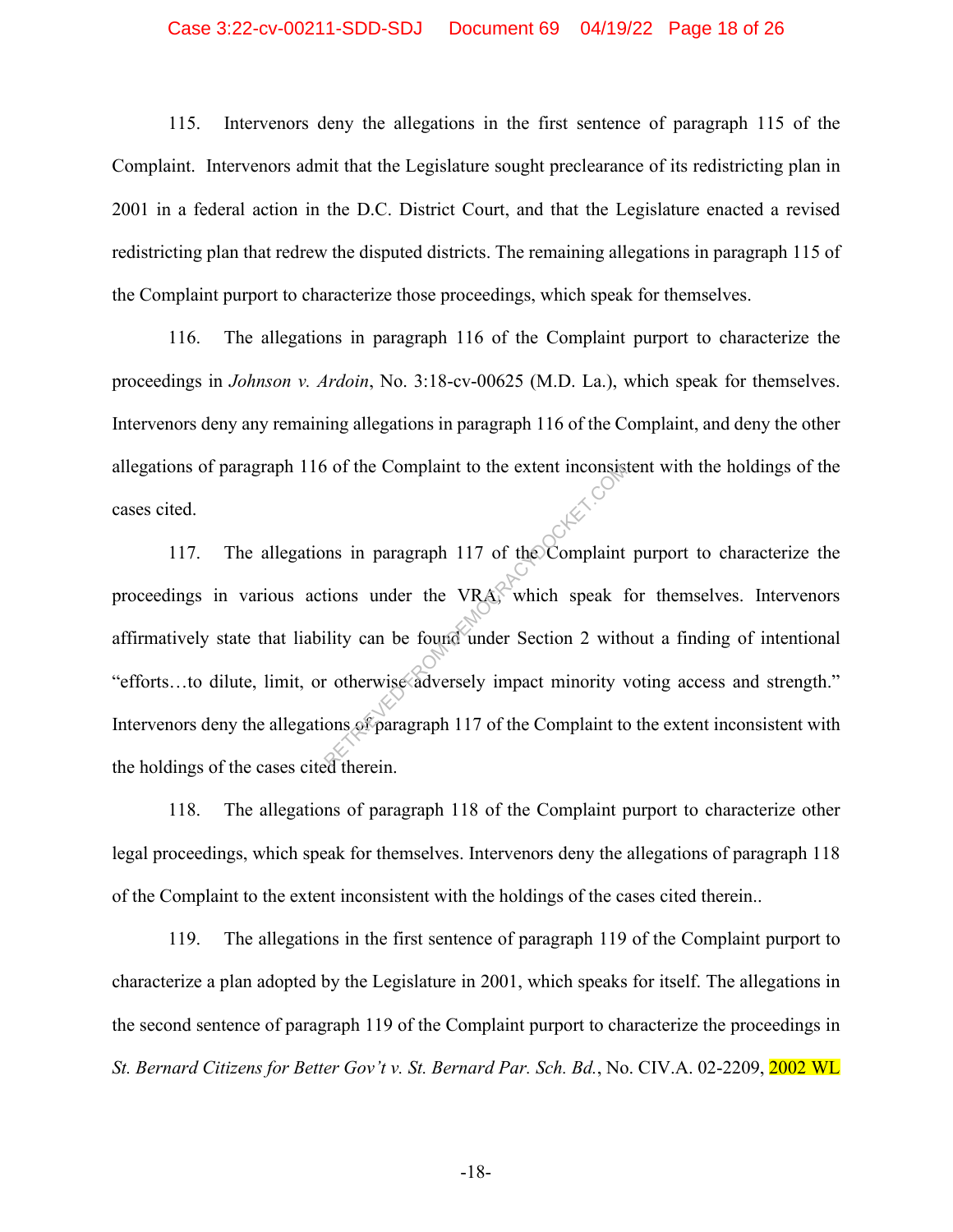2022589 (E.D. La. Aug. 26, 2002), which speak for themselves. Intervenors are without knowledge or information sufficient to form a belief as to the truth of the remaining allegations in paragraph 119 of the Complaint, and, therefore, deny the same.

120. Intervenors are without knowledge or information sufficient to form a belief as to the truth of the allegations in paragraph 120 of the Complaint, and, therefore, deny the same.

## **Factor 2: The Extent of Racial Polarization**

121. Intervenors are without knowledge or information sufficient to form a belief as to the truth of the allegations in paragraph 121 of the Complaint, and, therefore, deny the same.

# **Factor 5: Effects of Louisiana's History of Discrimination**

122. Intervenors are without knowledge or information sufficient to form a belief as to the truth of the allegations in paragraph 122 of the Complaint, and, therefore, deny the same. ana's History of Discrimination<br>re without knowledge or information suf<br>n paragraph 122 of the Complaint, and, th<br>re without knowledge or information suf<br>n paragraph 124 of the Complaint, and, th<br>n paragraph 124 of the Com

123. Intervenors are without knowledge or information sufficient to form a belief as to the truth of the allegations in paragraph 123 of the Complaint, and, therefore, deny the same.

124. Intervenors are without knowledge or information sufficient to form a belief as to the truth of the allegations in paragraph 124 of the Complaint, and, therefore, deny the same.

125. Intervenors are without knowledge or information sufficient to form a belief as to the truth of the allegations in paragraph 125 of the Complaint, and, therefore, deny the same.

126. Intervenors are without knowledge or information sufficient to form a belief as to the truth of the allegations in paragraph 126 of the Complaint, and, therefore, deny the same.

127. Intervenors are without knowledge or information sufficient to form a belief as to the truth of the allegations in paragraph 127 of the Complaint, and, therefore, deny the same.

128. Intervenors are without knowledge or information sufficient to form a belief as to the truth of the allegations in paragraph 128 of the Complaint, and, therefore, deny the same.

-19-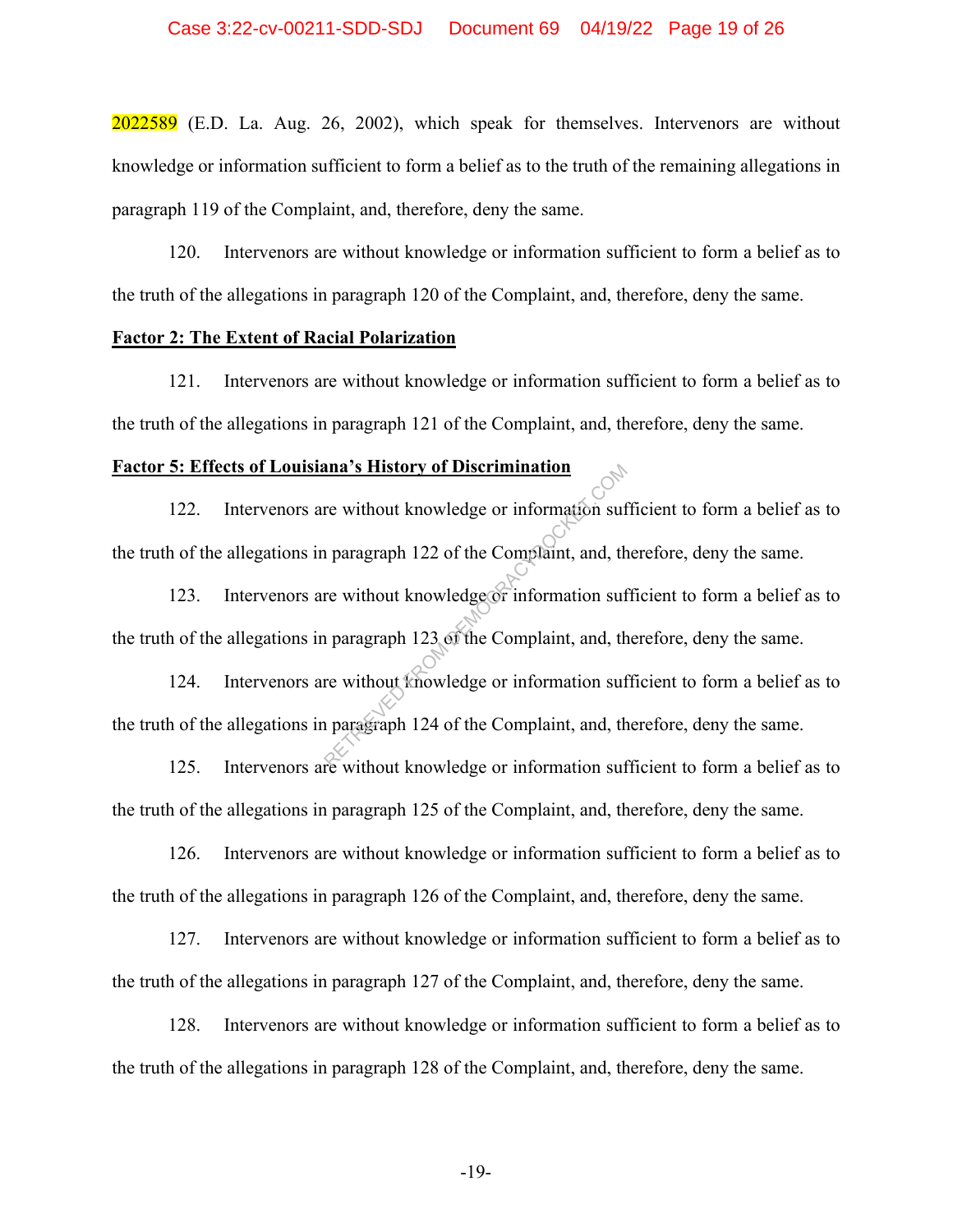# **Factor 6: Presence of Racial Campaign Appeals**

129. Intervenors are without knowledge or information sufficient to form a belief as to the truth of the allegations in paragraph 129 of the Complaint, and, therefore, deny the same.

130. Intervenors are without knowledge or information sufficient to form a belief as to the truth of the allegations in paragraph 130 of the Complaint, and, therefore, deny the same.

131. Intervenors are without knowledge or information sufficient to form a belief as to the truth of the allegations in paragraph 131 of the Complaint, and, therefore, deny the same.

132. Intervenors are without knowledge or information sufficient to form a belief as to the truth of the allegations in paragraph 132 of the Complaint, and, therefore, deny the same.

133. Intervenors are without knowledge or information sufficient to form a belief as to the truth of the allegations in paragraph 133 of the Complaint, and, therefore, deny the same.

134. Intervenors are without knowledge or information sufficient to form a belief as to the truth of the allegations in paragraph 134 of the Complaint, and, therefore, deny the same.

135. Intervenors are without knowledge or information sufficient to form a belief as to the truth of the allegations in paragraph 135 of the Complaint, and, therefore, deny the same. re without knowledge or information suffer<br>are without knowledge or information suffer<br>and the Complaint, and, the<br>re without knowledge or information suffer<br>are without knowledge or information suffer without knowledge or

## **Factor 7: Extent to Which Black Louisianans Have Been Elected to Public Office**

136. Intervenors deny the allegations in paragraph 136 of the Complaint.

137. Intervenors are without knowledge or information sufficient to form a belief as to the truth of the allegations in paragraph 137 of the Complaint, and, therefore, deny the same.

138. Intervenors are without knowledge or information sufficient to form a belief as to the truth of the allegations in paragraph 138 of the Complaint, and, therefore, deny the same.

139. Intervenors admit the allegations in paragraph 139 of the Complaint.

-20-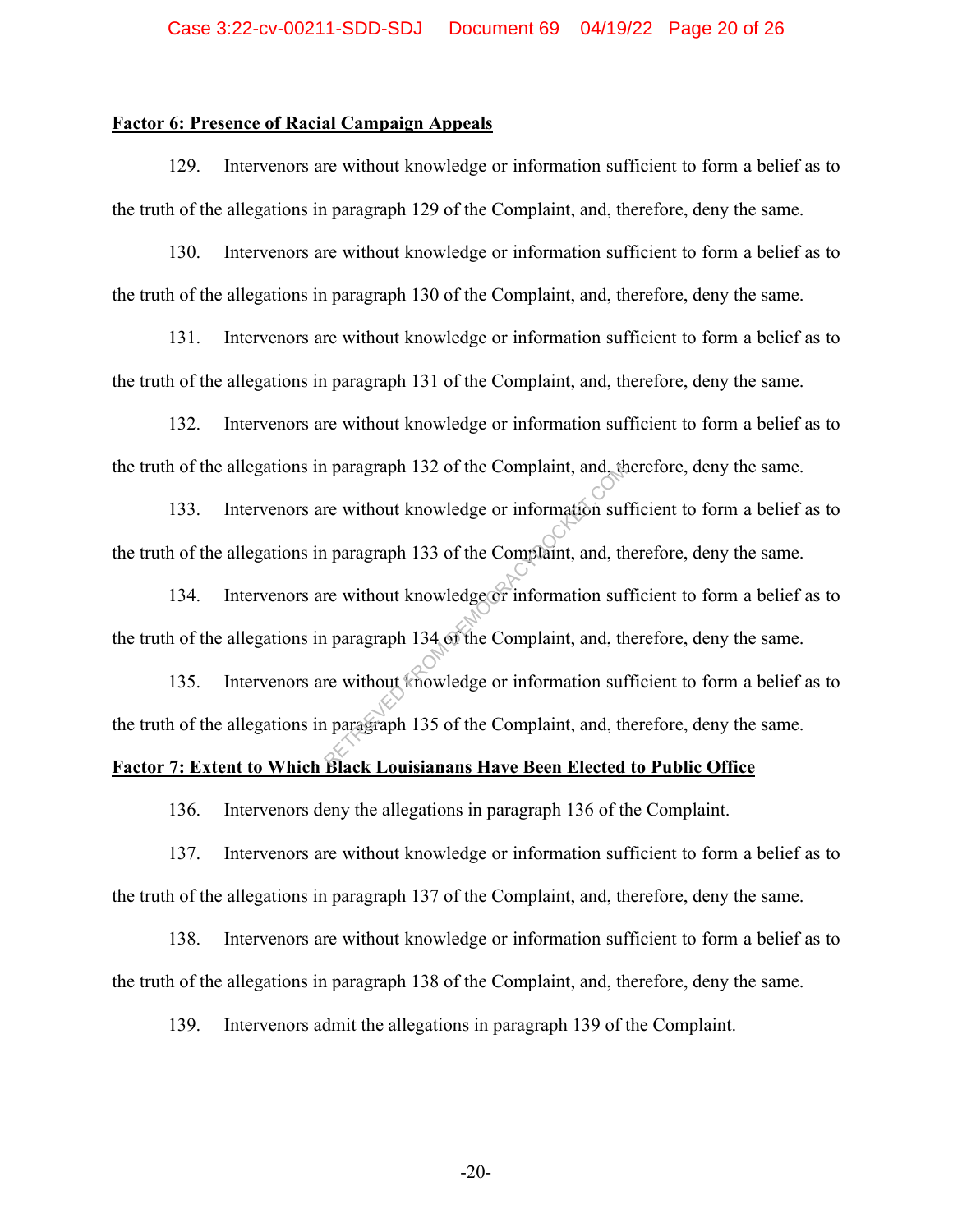## Case 3:22-cv-00211-SDD-SDJ Document 69 04/19/22 Page 21 of 26

140. Intervenors are without knowledge or information sufficient to form a belief as to the truth of the allegations in paragraph 140 of the Complaint, and, therefore, deny the same.

141. Intervenors are without knowledge or information sufficient to form a belief as to the truth of the allegations in paragraph 141 of the Complaint, and, therefore, deny the same.

142. Intervenors are without knowledge or information sufficient to form a belief as to the truth of the allegations in paragraph 142 of the Complaint, and, therefore, deny the same.

## **Factor 8: Lack of Responsiveness to the Particularized Needs of Black Voters**

143. Intervenors deny the allegations in paragraph 143 of the Complaint.

144. Intervenors deny the allegations in the last sentence of paragraph 144 of the Complaint. Intervenors are without knowledge or information sufficient to form a belief as to the truth of the remaining allegations in paragraph 144 of the Complaint, and, therefore, deny the same. Retaining the allegations in the last sentence<br>without knowledge or information sufficial<br>ations in paragraph 144 of the Complaint<br>re without knowledge or information suf<br>ne paragraph 145 of the Complaint, and, the<br>paragra

145. Intervenors are without knowledge or information sufficient to form a belief as to the truth of the allegations in paragraph 145 of the Complaint, and, therefore, deny the same.

146. Intervenors are without knowledge or information sufficient to form a belief as to the truth of the allegations in paragraph 146 of the Complaint, and, therefore, deny the same.

147. Intervenors are without knowledge or information sufficient to form a belief as to the truth of the allegations in paragraph 147 of the Complaint, and, therefore, deny the same.

148. Intervenors are without knowledge or information sufficient to form a belief as to the truth of the allegations in paragraph 148 of the Complaint, and, therefore, deny the same.

149. Intervenors are without knowledge or information sufficient to form a belief as to the truth of the allegations in paragraph 149 of the Complaint, and, therefore, deny the same.

-21-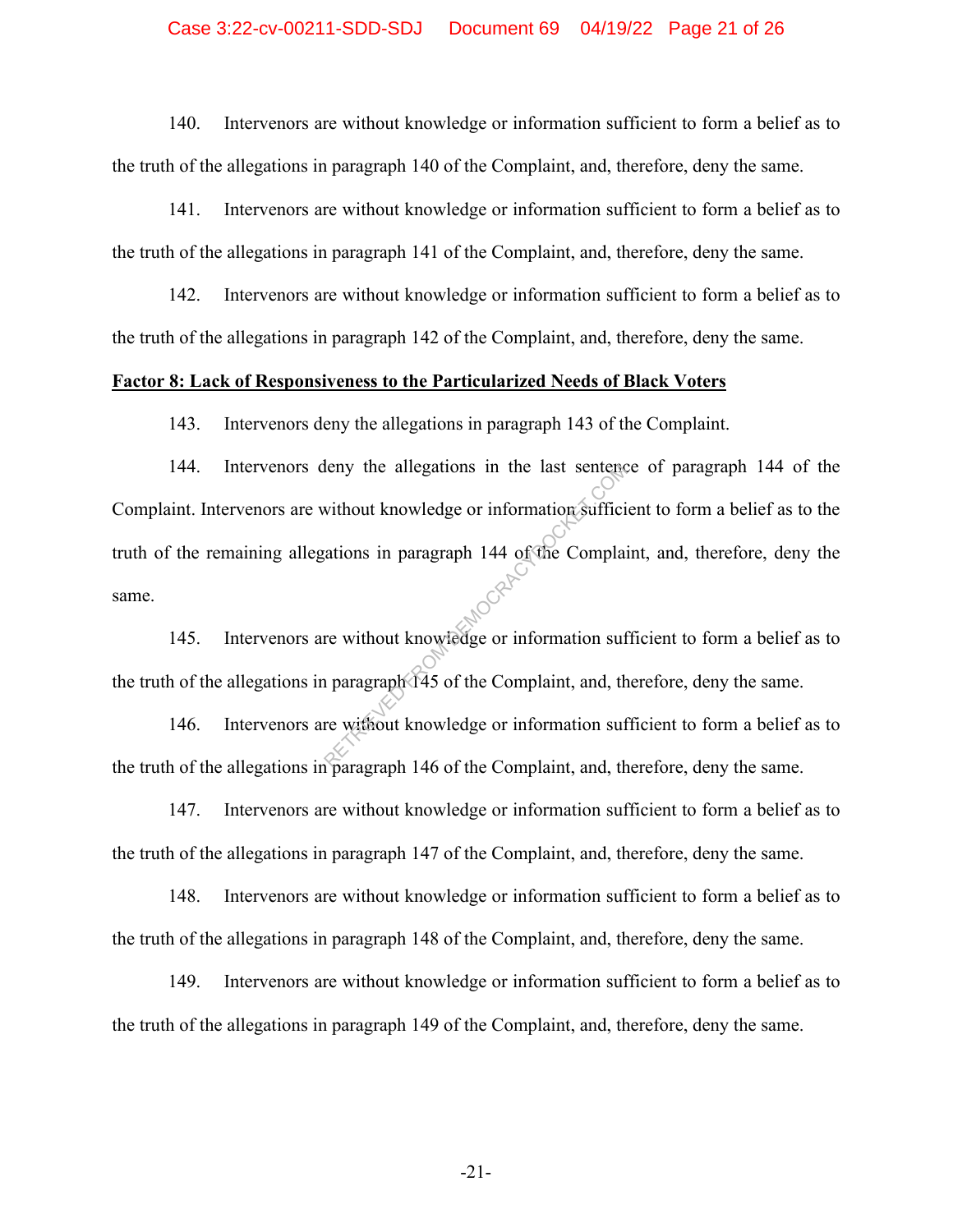# **Factor 9: Tenuousness of Justifications for Restricting Black Voters to One Majority-Black District**

150. Intervenors deny the allegations in paragraph 150 of the Complaint.

151. The last sentence in paragraph 151 of the Complaint contains only legal conclusions to which no response is required. To the extent those allegations are interpreted to contain any factual allegations, any such allegations are denied. Intervenors deny the allegations in the second sentence of paragraph 151 of the complaint. The remaining allegations in paragraph 151 of the Complaint purport to quote from and characterize statements by Representative Stefanski, which speak for themselves.

152. The allegations in paragraph 152 of the Complaint purport to quote from and characterize statements by Representative Farnum, which speak for themselves.

153. The allegations in paragraph 153 of the Complaint purport to characterize statements by Representative Stefanski, which speak for themselves.

154. The allegations in the first sentence of paragraph 154 of the Complaint purport to characterize statements by Representative Stefanski, which speak for themselves. The remaining allegations in paragraph 154 of the Complaint purport to characterize submissions by members of the public and bills introduced by legislators, which speak for themselves. In paragraph 152 of the Complaint<br>
Lepresentative Farnum, which speak for the<br>
Dons in paragraph 153 of the Compla<br>
E Stefanski, which speak for themselves.<br>
In the first sentence of paragraph 154<br>
Representative Stefanski

155. Intervenors deny the allegations in paragraph 155 of the Complaint.

156. Intervenors deny the sixth and last sentences in paragraph 156 of the Complaint. The remaining allegations in paragraph 156 of the Complaint purport to quote from and characterize statements made by and bills proposed by various legislators, which speak for themselves.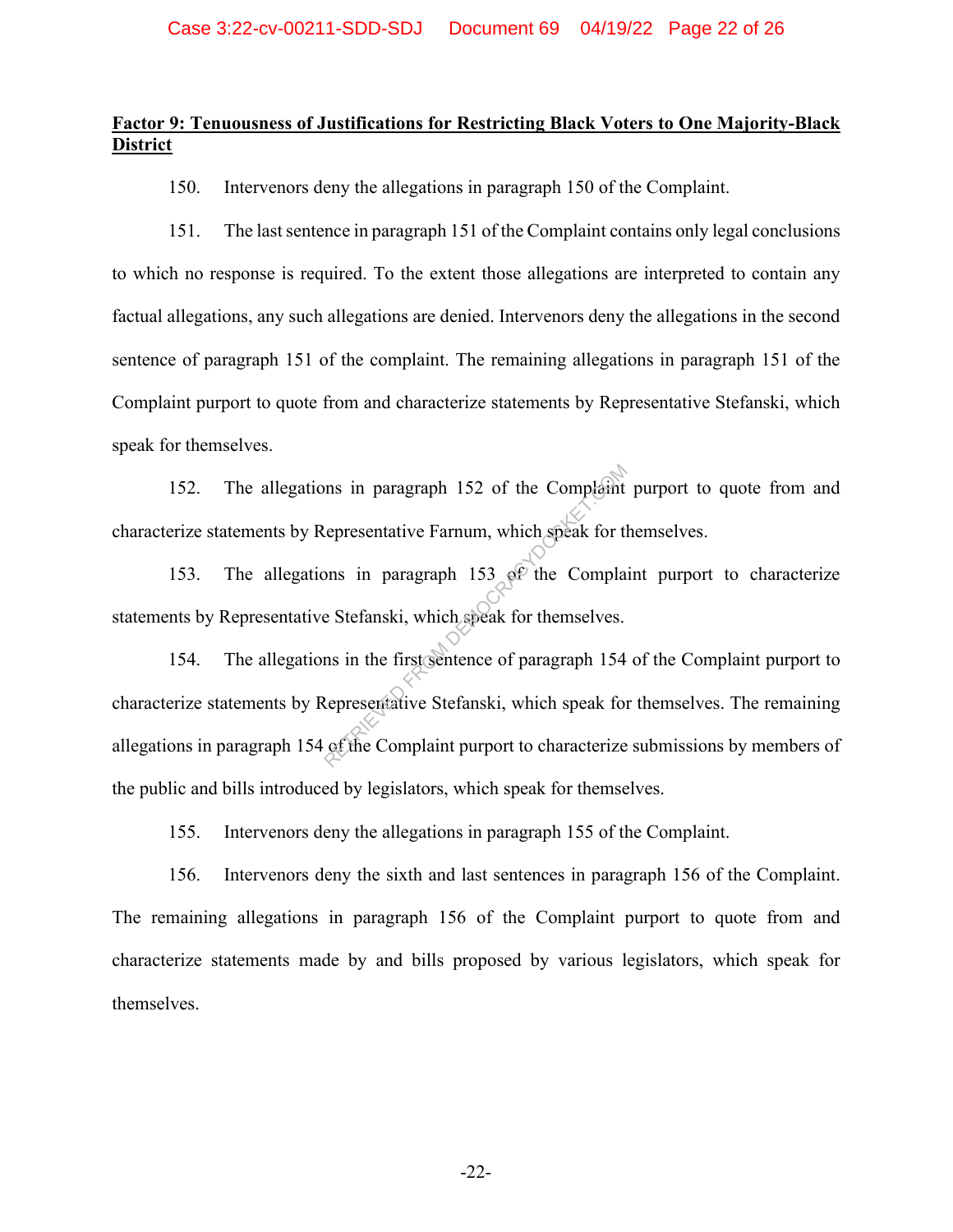157. The allegations in paragraph 157 of the Complaint purport to quote from and characterize statements made by and bills proposed by various legislators, which speak for themselves.

158. Intervenors deny the allegations in the third sentence of paragraph 158 of the Complaint. Intervenors admit that the House Committee on House and Governmental Affairs did not adopt the amendment to Senate Bill 5 offered by Representative Duplessis. The remaining allegations in paragraph 158 of the Complaint purport to quote from and characterize submissions by members of the public, amendments offered by legislators, and statements by those legislators, which speak for themselves.

159. The allegations in paragraph 159 of the Complaint purport to quote from and characterize statements by Senator Hewitt, which speak for themselves. Share in paragraph 159 of the Complaint<br>
enator Hewitt, which speak for themselve<br>
enator Hewitt, which speak for themselve<br>
and Senator Hewitt, which speak for<br>
fanski and Senator Hewitt, which speak for<br>
the first senten

160. The allegations in paragraph 160 of the Complaint purport to quote from and characterize statements by Senator Hewitt, which speak for themselves.

161. The allegations in paragraph 161 purport to quote from and characterize statements made by Representative Stefanski and Senator Hewitt, which speak for themselves.

162. Intervenors deny the first sentence of paragraph 162 of the Complaint. Intervenors admit that Representative Ivey introduced House Bill 22, which speaks for itself, and that House Bill 22 was reported favorably by the House Committee on House and Governmental Affairs and tabled by the House of Representatives. Intervenors deny any remaining allegations in paragraph 162 of the Complaint.

163. Intervenors deny the first and last sentences in paragraph 163 of the Complaint. The remaining allegations in paragraph 163 of the Complaint contain only legal conclusions to which

-23-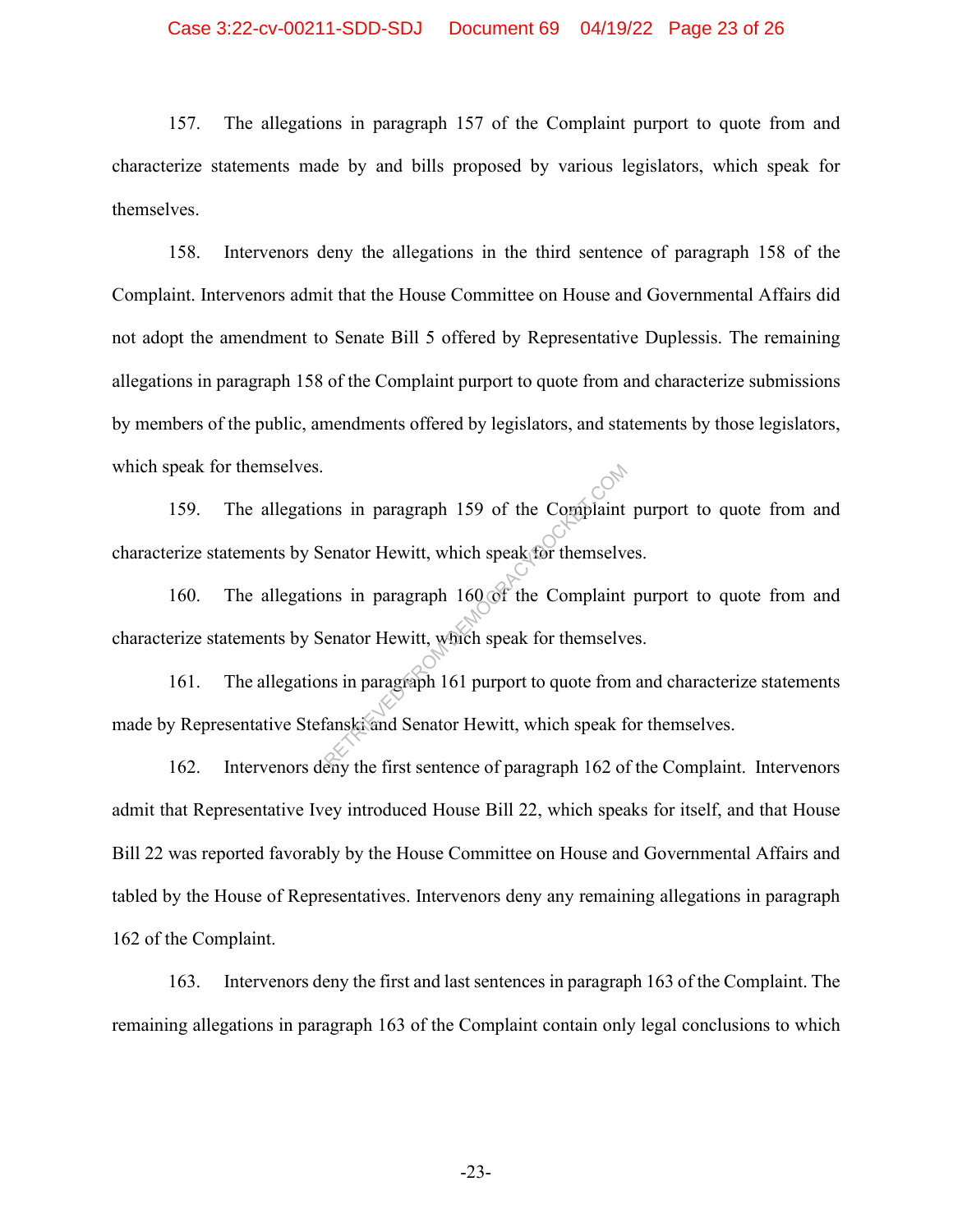no response is required. To the extent those allegations are interpreted to contain any factual allegations, any such allegations are denied.

## **CAUSE OF ACTION**

# **Count One H.B. 1/S.B. 5 violate Section 2 of the Voting Rights Act of 1965 52 U.S.C. § 10301; 42 U.S.C. § 1983 (Vote Dilution)**

164. Intervenors incorporate their responses to paragraphs 1-163 of the Complaint as if fully re-stated herein.

165. Paragraph 165 of the Complaint contains only legal conclusions to which no response is required. To the extent those allegations are interpreted to contain any factual allegations, any such allegations are denied. he extent those allegations are interpretions are denied.<br>
eny the allegations in paragraph 166 of the eny the allegations in paragraph 167 of the eny the allegations in paragraph 168 of the eny the allegations in paragrap

- 166. Intervenors deny the allegations in paragraph 166 of the Complaint.
- 167. Intervenors deny the allegations in paragraph 167 of the Complaint.
- 168. Intervenors deny the allegations in paragraph 168 of the Complaint.
- 169. Intervenors deny the allegations in paragraph 169 of the Complaint.
- 170. Intervenors deny the allegations in paragraph 170 of the Complaint.

# **ANSWER TO PRAYER FOR RELIEF**

The Prayer for Relief contains a summary of the relief Plaintiffs seek, to which no response is required. To the extent a response is required, Intervenors deny that Plaintiffs are entitled to any of the relief sought.

## **AFFIRMATIVE DEFENSES**

Intervenors assert the following defenses to the Complaint, without assuming the burden of proof or persuasion where such burden rests on Plaintiffs:

1. The Complaint fails to state a claim upon which relief can be granted.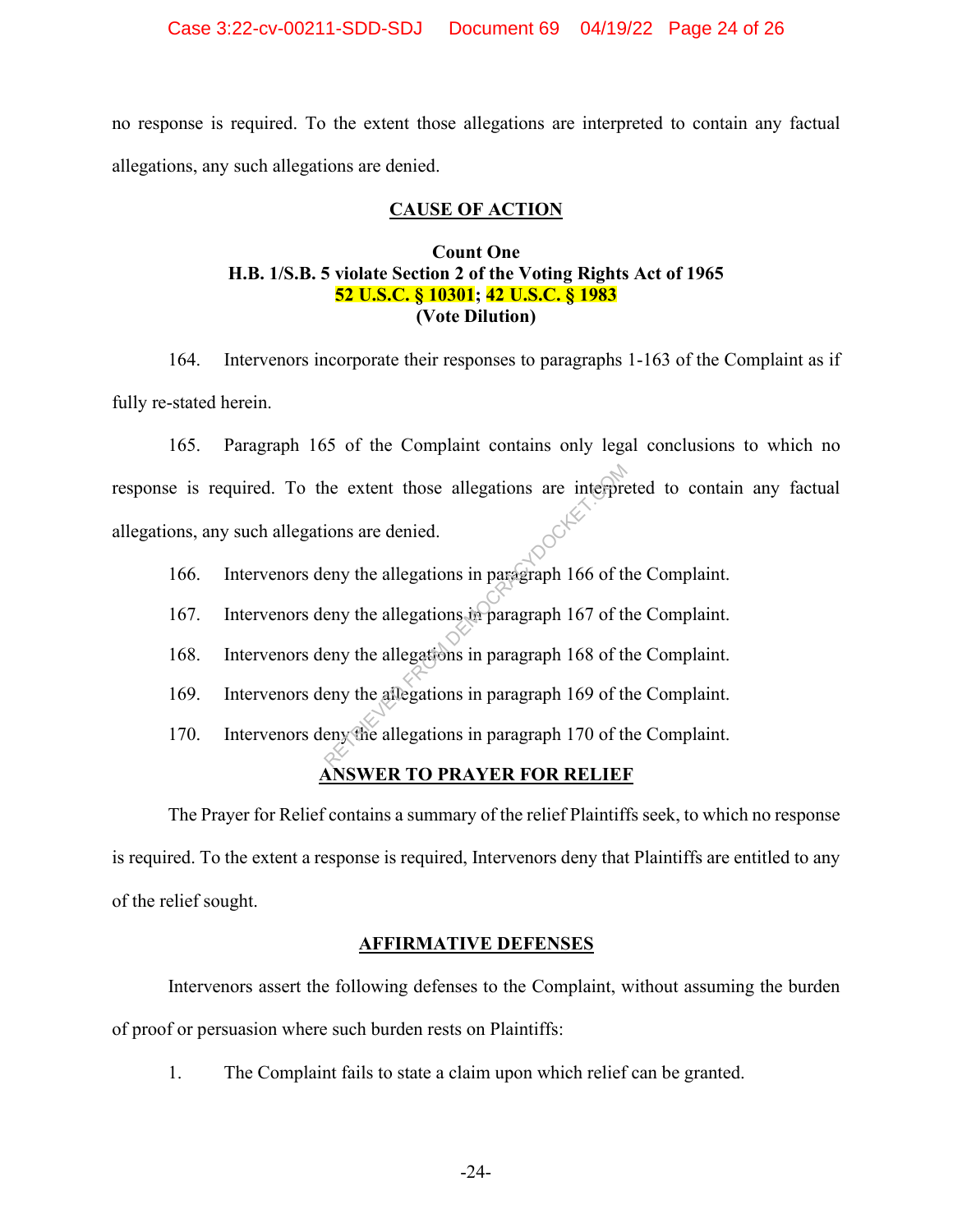2. Intervenors reserve the right to assert such other additional defenses as may be

appropriate at a later time.

WHEREFORE, having fully answered the Complaint, Intervenors request that Plaintiffs'

Complaint be dismissed with prejudice, with costs taxed to Plaintiffs.

Respectfully submitted,

*/s/ Michael W. Mengis* 

E. Mark Braden\* Katherine L. McKnight\* Richard B. Raile\* **BAKERHOSTETLER LLP** 1050 Connecticut Ave., N.W., Ste. 1100 Washington, D.C. 20036 (202) 861-1500 mbraden@bakerlaw.com kmcknight@bakerlaw.com rraile@bakerlaw.com

Patrick T. Lewis\* **BAKERHOSTETLER LLP** 127 Public Square, Ste. 2000 Cleveland, Ohio 44114 (216) 621-0200 plewis@bakerlaw.com KEYPER LEO FROM DE

Erika Dackin Prouty\* **BAKERHOSTETLER LLP** 200 Civic Center Dr., Ste. 1200 Columbus, Ohio 43215 (614) 228-1541 eprouty@bakerlaw.com

\* *Pro hac vice motions to be filed*

Michael W. Mengis, LA Bar No. 17994 **BAKERHOSTETLER LLP** 811 Main Street, Suite 1100 Houston, Texas 77002 Phone: (713) 751-1600 Fax: (713) 751-1717 Email: mmengis@bakerlaw.com

*Counsel for Proposed Legislative Intervenors, Clay Schexnayder, in his Official Capacity as Speaker of the Louisiana House of Representatives, and of Patrick Page Cortez, in his Official Capacity as President of the Louisiana Senate*